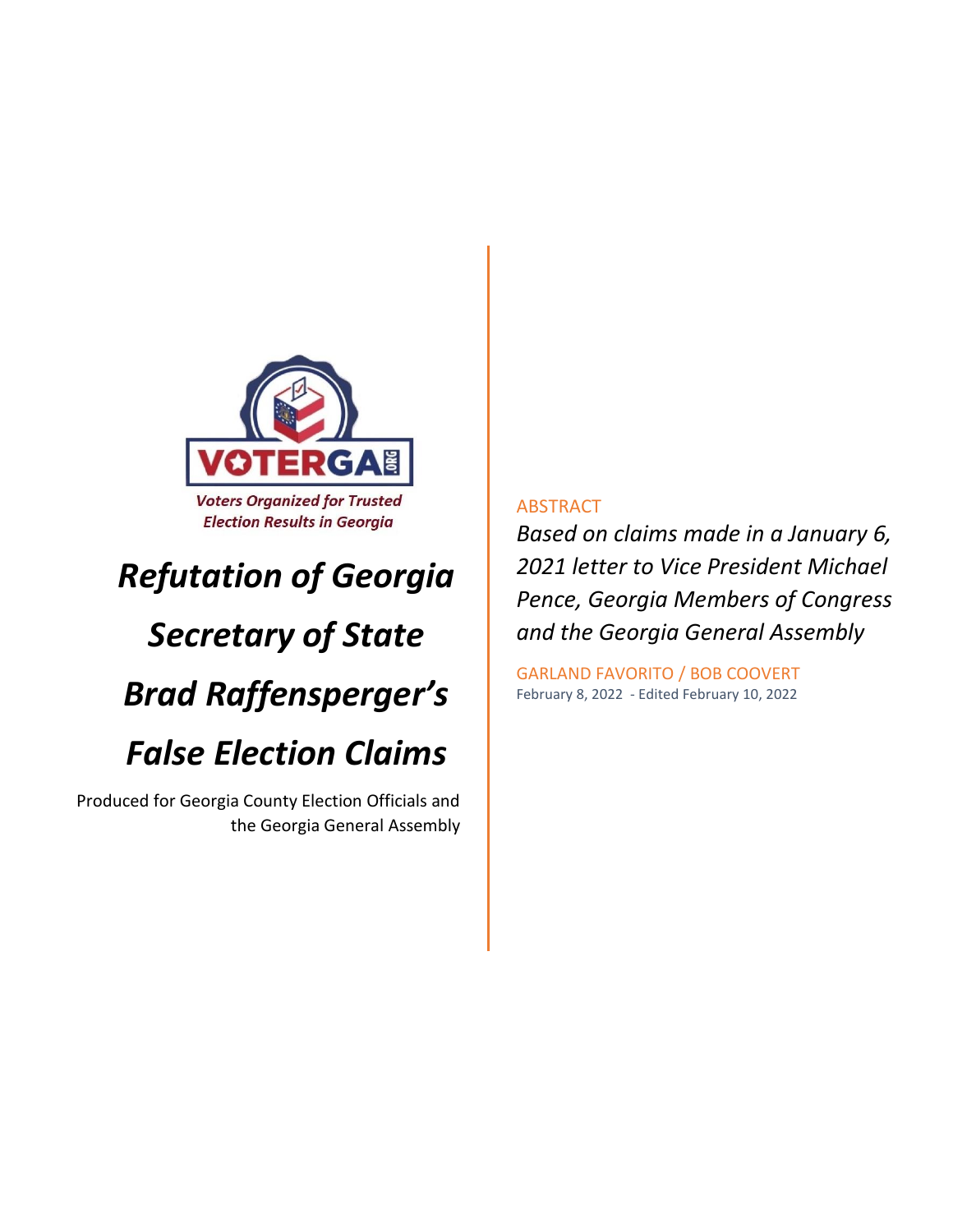

February 8, 2022

## *I. BACKGROUND*

On January 6, 2021, Georgia Secretary of State (SOS) Brad Raffensperger wrote to Georgia Congressional members, Vice President Pence and leaders in U. S. Senate and House claiming that false allegations about the November 3, 2020 General Election in Georgia were being made by *"the President and his allies".* The contents of his [letter](https://voterga.org/wp-content/uploads/2022/02/Letter-to-Congress-from-Secretary-Raffensperger-1-6-21.pdf) dramatically contradicted findings by the Georgia General Assembly based on extensive first-hand testimony from three hearings:

- December 3 [Senate Judiciary Sub-Committee](https://livestream.com/accounts/26021522/events/8730585/videos/214364915)
- December 10 [House Government Affair Committee](https://livestream.com/accounts/25225474/events/9117221/videos/214677184)
- December 30 [Senate Judiciary Sub Committee](https://livestream.com/accounts/26021522/events/8730585/videos/215443723)

On December 17, 2020 the Georgia Senate Judiciary Election Law sub-committee provided their election integrity findings to Secretary Raffensperger and the executive branch. The sub-committee chair was former Judge William Ligon with 16 years' experience dealing with evidence. Finding number 9 of his [report](https://voterga.org/wp-content/uploads/2022/02/Final-Senate-Judiciary-Sub-Committee-2020-Election-Report-.pdf) states, *"The oral testimonies of witnesses on December 3, 2020, and subsequently, the written testimonies submitted by many others, provide ample evidence that the 2020 Georgia General Election was so compromised by systemic irregularities and voter fraud that it should not be certified*". When Senator Ligon was asked what did Secretary Raffensperger do with the evidence in your report, he stated, *"the Secretary did nothing"*. The Secretary did not even reference any of the General Assembly's evidence in his letter to Congress.

During the past year, more extensive evidence about 2020 election fraud, errors and irregularities have become readily available. The availability of this new information is attributable, in part, to:

- Additional legal evidence that has been made available through court cases;
- The General Assembly's passage of a new law to make ballot images public;
- Georgia Open Records Requests that have either been fulfilled or denied;
- Extensive independent research that has been conducted into the election;

Much of the newer information could have only been known by the SOS office and certain election officials at the time leading up to the December certification of the election and the aforementioned letter to Congress. As a result, it has now become obvious that Secretary Raffensperger's letter withheld facts about the election that the U.S. Congress and the general public needed to know. It is also obvious that the letter contained many false statements and deceptively misleading claims.

This document offers a point-by-point refutation of those false and misleading statements in the letter. These false or misleading statements from SOS Raffensperger's office will come as no surprise to many Georgians who are aware that **the August, 201[9 U.S. District Court order](https://voterga.org/wp-content/uploads/2021/06/curling-v-raffensperger-rulling-101120.pdf) in the** *Curling v. Raffensperger* **case found the SOS office to be** *"not credible". In referring to (BRAD RAFFENSPERGER, et al.)* Judge Totenberg stated, *"The Defendants have previously minimized, erased, or dodged the issues underlying this case. Thus, the Court has made sure that the past is recounted frankly in this Order, to ensure transparency for the future.*" [pg152]. Transparency is paramount in any election in our Republic as Judge Totenberg provides insight to the character of Secretary Raffensperger and his office.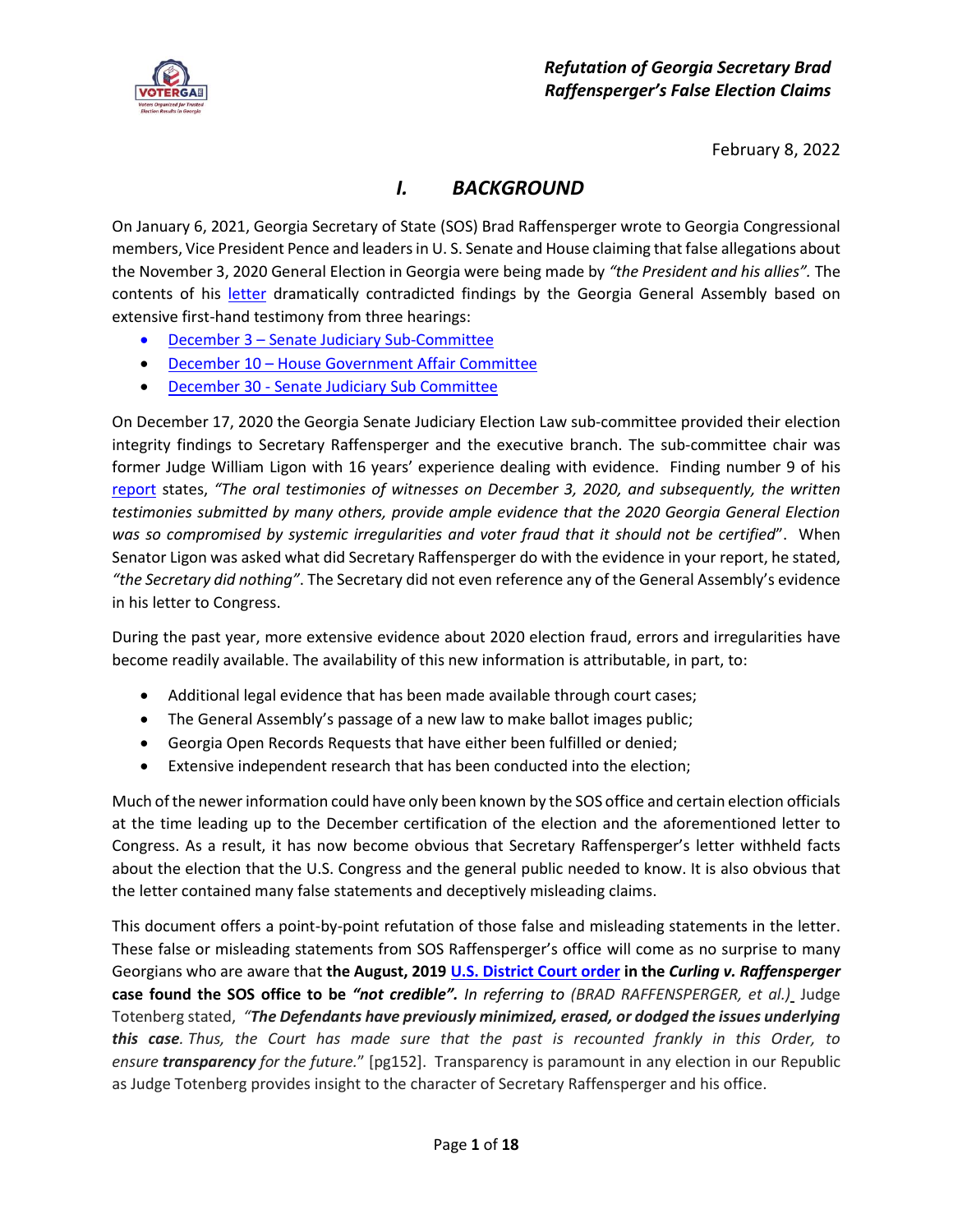

## *II. POINT BY POINT REFUTATION OF FALSE CLAIMS TO CONGRESS*

The individual refutations in this document are organized in sections that correspond to the introduction and sections of Secretary Raffensperger's original letter. Each refutation contains an original quote of the false or deceptive statement and one or more paragraphs of refuting facts. In many cases, electronically linked source references that are underlined have been included so the reader can have the assurance that the facts presented in this document are the true and correct ones.

#### *A. INTRODUCTORY CLAIMS*

- *1. "However, my office has taken multiple steps to confirm that the result is accurate, including conducting a hand audit that confirmed the results of the Presidential contest,"* **Governor Brian Kemp's [36-point report](https://voterga.org/wp-content/uploads/2021/12/Brian-Kemp-Audit-Inconsistencies-Report-Joe-Rossi-11.18.2021.pdf) and [letter](https://voterga.org/wp-content/uploads/2021/12/Brian-Kemp-Georgia-SEB-Letter-Joe-Rossi-11.17.2021.pdf) for the State Election Board confirmed that the hand count audit conducted for Fulton County Presidential race on November 14- 15, 2020 was fatally flawed. His report is based on an [independent VoterGA analysis](https://voterga.org/wp-content/uploads/2021/11/Press-Release-Georgia-Audit-Riddled-by-Massive-Errors-Fraud.pdf) of the hand count audit results that found the audit contained:** 
	- **A 60% batch error rate;**
	- **7 falsified tally sheets with 850 Biden votes to 0 Trump votes;**
	- **Over 200 duplicate scanned ballots;**
	- **Over 4,000 duplicate reported ballots.**

**It is simply not possible that an audit with a 60% error rate, falsified tally sheets and thousands of duplicate votes in the audit results could confirm original election results.**

*2. "…a recount requested by President Trump that also confirmed the result…"*

**The recount requested by President Trump as well as the original election were both conducted on a voting system that the U.S. District Court found to be unverifiable to the voter and in violation of Georgia laws. An October, 2020 [U.S. District Court order](https://voterga.org/wp-content/uploads/2021/06/curling-v-raffensperger-rulling-101120.pdf) explained this in great depth. It is not feasible for a system that is illegal and unverifiable to the voter to have confirmed election results and it is equally as unfeasible that the original results produced under the same conditions could be deemed credible.** [pg. 81-82]

*3. "…an audit of voting machines that confirmed the software on the machine was accurate and not tampered with…"* 

**The "audit" referenced did not confirm the software was accurate, nor was it intended to do so. It only confirmed the software versions were as expected. The difference between the Georgia "audit" and the Maricopa County audit performed by Pro-V&V are described in the Addendum.**

**Furthermore, th[e Field Audit Report](https://voterga.org/wp-content/uploads/2022/01/Field-Audit-Report-Final-1.1.pdf) confirms the "audit of the voting machines" did not evaluate any Election Management Server (EMS) that runs in each of the 159 Georgia counties. The evaluation was limited to Ballot Marking Devices and scanners that are either Image Cast Precinct or Image Cast Central models. Testing of the EMS is mandatory to determine if software is accurate because the server is integral to a final tabulation and**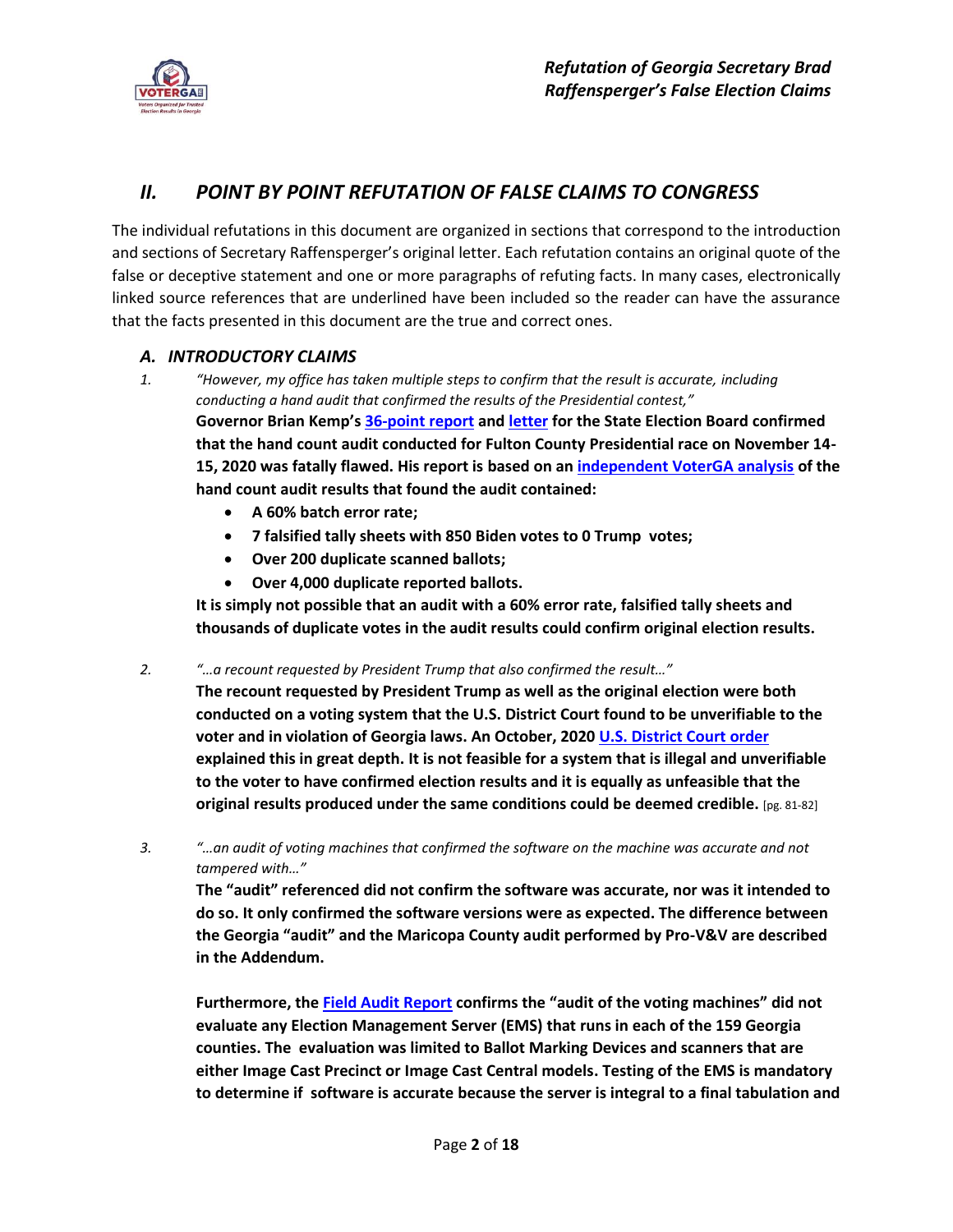

**publishing of results. Thus, the overall system was neither confirmed as accurate or checked for tampering.**

*4. "… an audit of absentee ballot signatures in Cobb County that confirmed that process was done correctly."*

**The audit of absentee ballot signatures in Cobb County did not confirm that the process was done correctly in all other counties, especially given that some other counties had many more instances of questionable ballots. The dramatic, inappropriate, statewide reduction in signature rejection rates from 3.47% in 2018 to .34 % in 2020 is evidence that the signature verification process was not properly done in many counties**.

*5. "Law enforcement officers with my office and the Georgia Bureau of Investigation have been diligently investigating all claims of fraud or irregularities and continue to investigate."* **The Georgia Bureau of Investigation (GBI) declined to investigate ballot harvesting claims made by True the Vote. True the Vote provided the GBI office with Geo tracking data, surveillance video and allegations from a whistle blower indicating that teams of 242 ballot harvesters may have stuffed thousands of ballots into drop boxes. Many of these drops were allegedly between midnight and 5am by harvesters who were paid \$10 per ballot according to a whistle blower in what seems to be a multi-million-dollar operation.** 

**The SOS Inspector General's (IG) office now states they are investigating these claims 14 months after the election was conducted. When faced with similar claims, the IG office did not diligently investigate them. They did not attempt to have election records unsealed so they could investigate claims of counterfeit ballots, unsecured test ballots and unusual, unexplained vote count spikes. Instead, whistleblowers Suzi Voyles, Bridget Thorne and Garland Favorito, who respectively voiced these concerns, contend that the IG office attempted to investigate them when an investigator contacted them.** 

- *6. "Their work has shown me that there is nowhere close to sufficient evidence to put in doubt the result of the presidential contest in Georgia."* **The margin of victory in the Georgia 2020 Presidential race is 11,779 votes. The number of uninvestigated, potential counterfeit ballots previously mentioned could be in the tens of thousands according to at least one affidavit. The uninvestigated ballot harvesting previously mentioned could even involve hundreds of thousands of ballots according to the evidence presented. Each of these uninvestigated claims involves a number of potential ballots that could put the presidential contest in doubt.**
- *7. "While there is no such thing as a perfect election, our law enforcement officers are not seeing anything out of the ordinary scope of regular post-election issues that will be addressed by the State Election Board after the investigations are complete."* **Many examples of conditions that are outside the ordinary scope of regular post-election issues have been identified for Georgia's November 2020 election in this document. Examples that have been ignored or not meaningfully investigated by SOS law enforcement officers are:**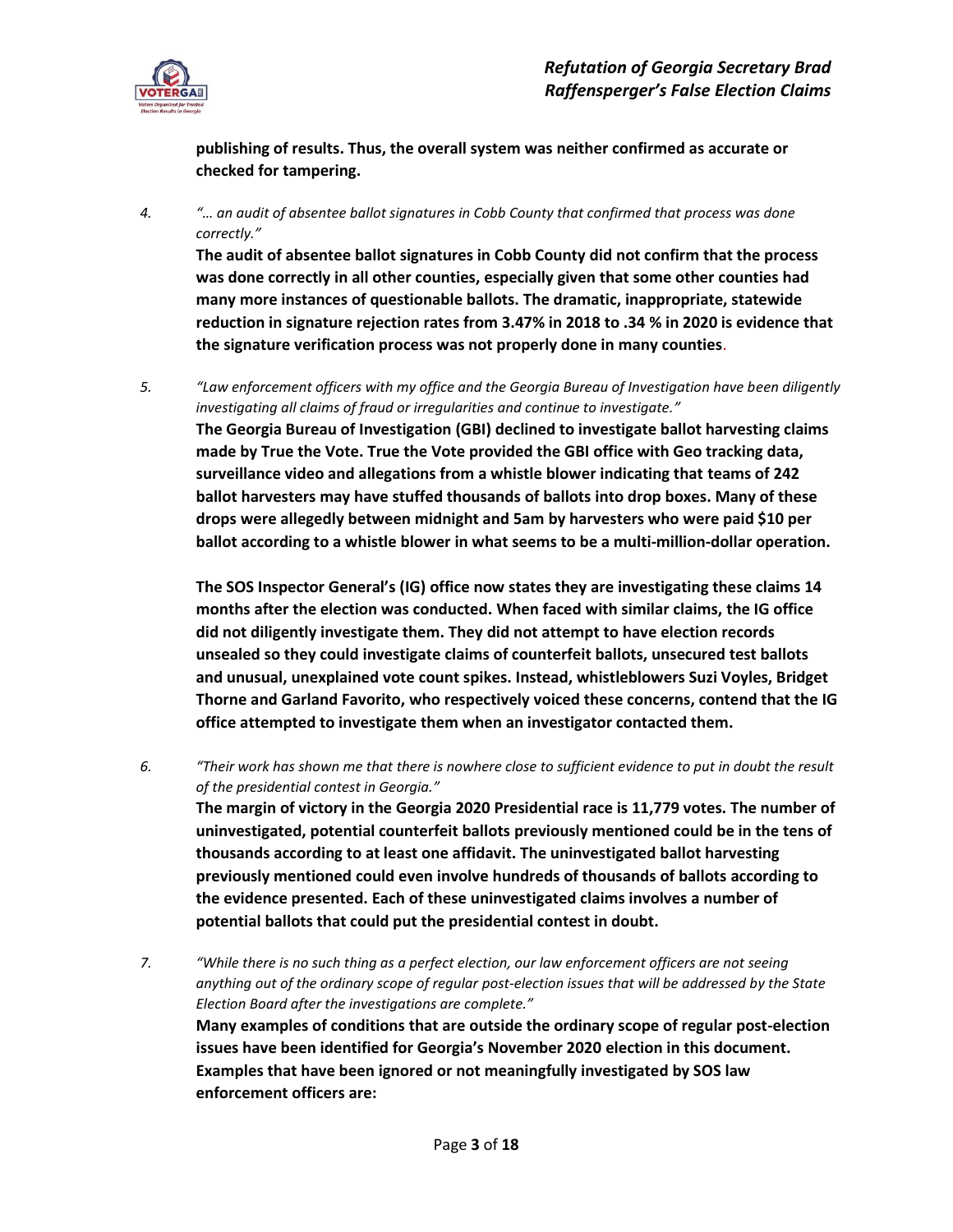

- **Counterfeit ballots in Fulton County audit results;**
- **Ballot harvesting teams operating in several counties;**
- **Inexplicable voting system malfunctions in multiple counties;**
- **Improper chain of custody forms for over 100,00 drop box ballots statewide;**
- **Destroyed or lost original ballot images totaling over 1.7 million statewide;**

**The State Election Board has never been equipped to investigate these types of irregularities and would not be impartial since their investigators actually work for the IG who reports to the SOS.**

- *8. "There will end up being a small number of illegal votes (there always is in any election because federal and state law err on the side of letting people vote and punishing them after the fact), but nowhere near the amount that would put the result of the presidential election in question."* **Examples of existing apparent conditions that put the 11,779-vote margin of victory for the presidential election into serious question include:** 
	- **[Sworn affidavits](https://voterga.org/wp-content/uploads/2020/12/notice-of-filing-exhibits.pdf) indicating there may be tens of thousands of counterfeit ballots;**
	- **17,724 certified votes in Fulton County that have no ballot images at all;**
	- **18,325 voters who voted from a vacant address based on U.S. Postal Service records;**
	- **[Improper chain of custody forms](https://voterga.org/wp-content/uploads/2022/01/Press-Release-VoterGA-Drop-Box-Custody-Chain-Analysis.pdf) for over 100,000 drop box ballots statewide;**
	- **Destroyed or lost original ballot images totaling over 1.7 million statewide**
- *9. "The result of the presidential election is not what I preferred, but the result from Georgia is accurate."*

**Given facts cited above and elsewhere in this document it is simply impossible to definitively state that results of the Presidential race or other Georgia races are accurate.**

*10. "Just as the result of your own election was valid and accurate, the certified result in the presidential contest is valid and accurate as well."*

**There is no evidence that the result of the elections for members of the U.S. Congress who received Secretary Raffensperger's letter are accurate because U.S. Congressional races, as well as those races for members of the Georgia General Assembly, are never audited. Thus, Georgia has no mechanism to ensure these specific elections are valid and accurate.**

#### *B. ALLEGATIONS INVOLVING DOMINION VOTING SYSTEMS*

*11. "There was even a social media rumor that a third-party had conducted an audit of voting machines in Ware County, Georgia and had found that the machines "flipped" votes from Trump to Biden at a rate of 28%. Not a single part of that rumor was true."*

**Several parts of this mis-reported social media "rumor" are true. [Certified Ware County](https://voterga.org/wp-content/uploads/2022/01/Ware-Co-2020-Election-Results.pdf) [election results](https://voterga.org/wp-content/uploads/2022/01/Ware-Co-2020-Election-Results.pdf) from the SOS office reported that Donald Trump received 9865 votes, Joe Biden received 4211 votes and Jo Jorgenson received 136 votes in the 2020 General election. [Published audit results](https://voterga.org/wp-content/uploads/2022/01/Ware-County-Audit-Results.pdf) for Ware County confirmed that Donald Trump actually received 9902 votes, Joe Biden received 4174 votes and Jo Jorgenson received 117 votes.**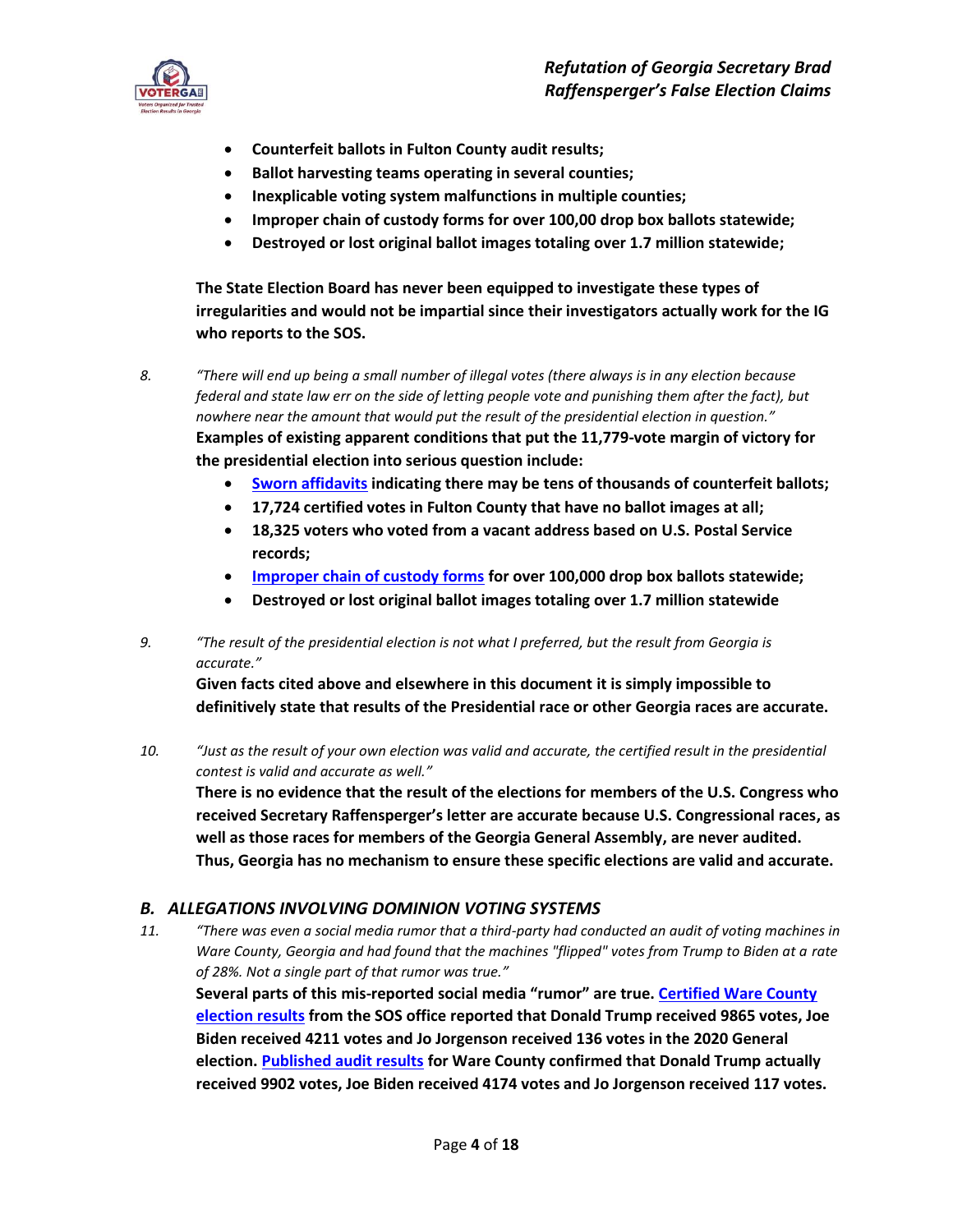

**Thus, the hand count audit revealed the Dominion voting system recorded 37 more votes for Joe Biden and 37 less votes for Donald Trump than the actual, verifiable audit totals. The rate is about .25% or almost exactly the victory margin rate that Joe Biden received over Donald Trump. The SOS office admitted in a press release that the audit found 37 more votes for Donald Trump than the voting system originally reported but did not acknowledge that the audit found that the system originally attributed those 37 extra votes to Joe Biden.**

- 12. *"It was quickly debunked by the Ware County Elections Director and by fact checkers."* **The Ware Couty Elections Director affirmed in his [written confirmation](https://voterga.org/wp-content/uploads/2020/11/ware-county-confirmation.jpg) that the above audit totals and the 37-vote differentials between the audit and the certified election results for the candidates are correct as stated above. The "fake" fact checker referenced never contacted VoterGA to confirm the details of the allegations.**
- *13. "The allegations about Dominion most relevant to the election outcome in Georgia are that votes tallied on a Dominion vote tabulator were somehow manipulated on a statewide basis to elevate the count in favor of the Democratic presidential candidate. It is important to understand that this is not possible—not on a machine-by-machine basis, not by alleged hacking, not by manipulating software, and not by imagined ways of "sending" votes to overseas locations-"* **Expert witnes[s testimony](https://voterga.org/wp-content/uploads/2021/08/Public-Halderman-Findings.pdf) in the** *Curling v. Raffensperger* **case from Professo[r Alex](https://voterga.org/wp-content/uploads/2022/01/080221-Halderman-Curling-v-Raffensperger-Decl.-.pdf)  [Halderman](https://voterga.org/wp-content/uploads/2022/01/080221-Halderman-Curling-v-Raffensperger-Decl.-.pdf) and cybersecurity expert [Harry Hursti](https://voterga.org/wp-content/uploads/2022/01/Hursti-Curling-v-Raffensperger-Declaration-809-3-200dpi-1bit-color-scan.pdf) did show that it is possible to manipulate the vote via various types of hacking. In fact, Georgia's Dominion voting system is so vulnerable that a comprehensive [hacking study](https://voterga.org/wp-content/uploads/2022/01/Hursti-Curling-v-Raffensperger-Declaration-809-3-200dpi-1bit-color-scan.pdf) produced by Prof. Alex Halderman is still under seal by the U.S. District court.**
- *14. "In Georgia, we were able to show that none of these allegations are true because we completed a 100% hand audit of all ballots cast in the presidential contest."* **The [published hand count audit results](https://voterga.org/wp-content/uploads/2021/02/county-audit-summary-data.pdf) of the presidential contest demonstrated that the certified election results were inexplicably inaccurate in many counties. The audit was limited to only the Presidential race and certainly did not prove whether or not voting system election results in all races can be, or were, manipulated.**

**As previously explained, [an independent VoterGA analysis](https://voterga.org/wp-content/uploads/2021/11/Press-Release-Georgia-Audit-Riddled-by-Massive-Errors-Fraud.pdf) of the hand count audit results conducted for the Fulton County Presidential race on November 14-15, 2020 found that it was fatally flawed. Specifically, the audit results contained:** 

- **A 60% batch error rate;**
- **7 falsified tally sheets with 850 to 0 Biden votes;**
- **Over 200 duplicate scanned ballots;**
- **Over 4,000 duplicate reported ballots among other problems.**

**Furthermore, tally sheets for over 50,000 Fulton and Cobb. Co. ballots were added to the audit roughly two months after it was conducted. It is simply not possible that an audit with a 60% error rate, falsified tally sheets and thousands of reported duplicate ballots could confirm the original reported election results, especially with a 0% risk limit.**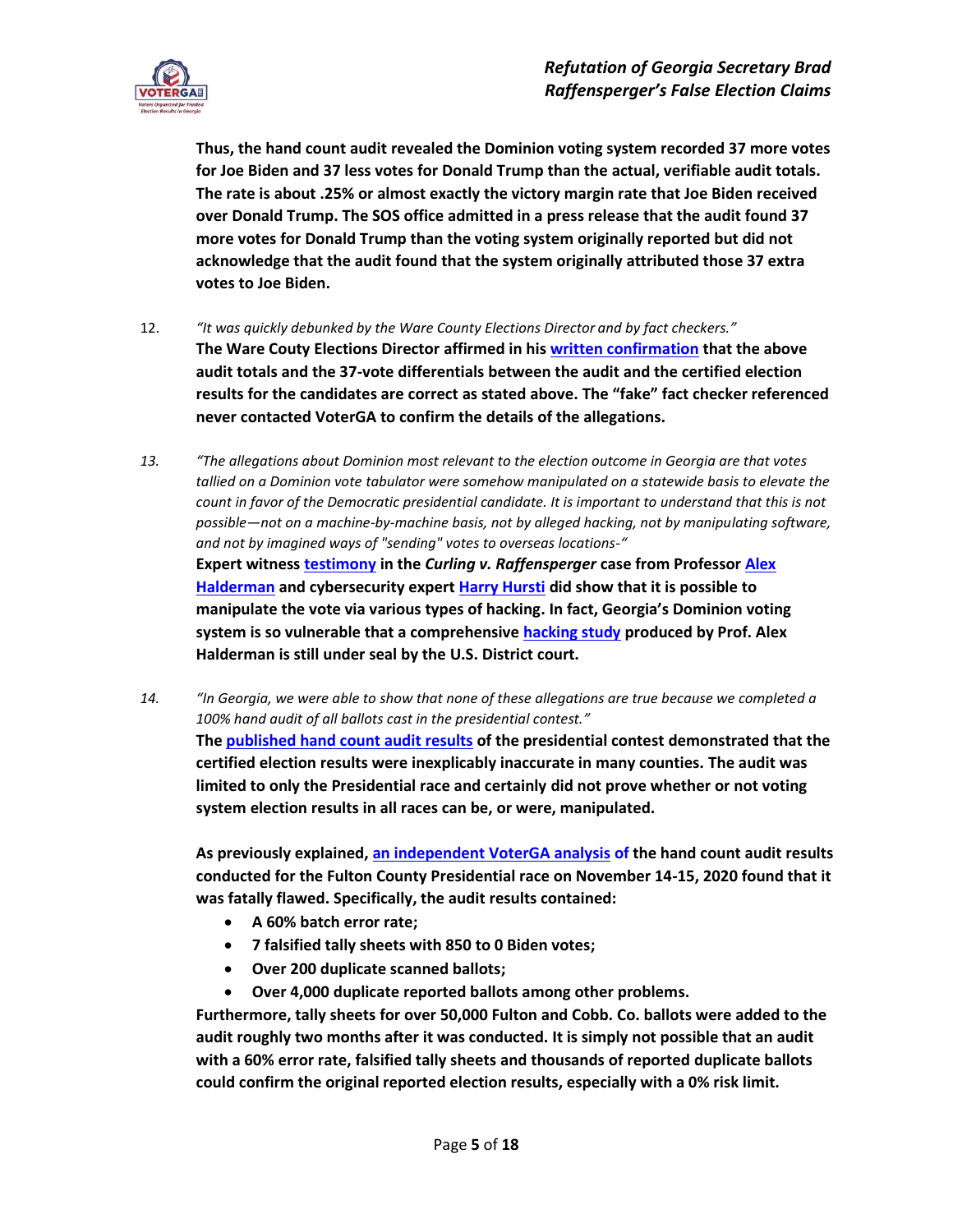

- *15. "This hand audit, which relied exclusively on the printed text on the ballot-marking device ballot or the bubbled in choice of the absentee ballot confirmed the result of the election with a 0% risk limit."* **As previously explained, [an independent VoterGA analysis](https://voterga.org/wp-content/uploads/2021/11/Press-Release-Georgia-Audit-Riddled-by-Massive-Errors-Fraud.pdf) of the hand count audit results conducted for the Fulton County Presidential race on November 14-15, 2020 found that it was fatally flawed. Specifically, the audit results contained:** 
	- **A 60% batch error rate;**
	- **7 falsified tally sheets with 850 to 0 Biden votes;**
	- **Over 200 duplicate scanned ballots;**
	- **Over 4,000 duplicate reported ballots among other problems.**

**Furthermore, tally sheets for over 50,000 Fulton and Cobb. Co. ballots were added to the audit roughly two months after it was conducted. It is simply not possible that an audit with a 60% error rate, falsified tally sheets and thousands of reported duplicate ballots could confirm the original reported election results, especially with a 0% risk limit.**

**The audit was fatally flawed for the following reasons:**

- **There was a 6' monitoring restriction that prevented monitors from meaningful audit of the elections;**
- **There was no provision to deal with counterfeit ballots when they were identified;**
- **The two person tables did not have a member of opposing parties or campaigns present and this facilitated collusion which led to falsified tally sheets;**
- **Monitors were often prohibited from monitoring the data upload point so there was no way to verify the tally sheets totals were entered correctly;**
- **The counties were forced to enter data into a remote SOS system thus breaking the chain of custody for the entire statewide audit;**
- **The counties failed to maintain their own original data entry result totals and had no means to confirm whether or not the SOS reported audit results were accurate.**
- *16. "We further know these allegations are false because our office engaged a federally certified voting systems test lab to perform an audit of the voting machines following the November election."* **The federally certified systems test lab, ProV&V, was not accredited to perform any audits. The lab is only certified to determine if the voting machines conform to the Election Assistance Commission's (EAC) Voluntary Voting System guidelines from 2005.**

**Furthermore, the SOS and his office knew of the security weaknesses in advance of the 2020 General election based on expert witnes[s testimony](https://voterga.org/wp-content/uploads/2021/08/Public-Halderman-Findings.pdf) in the** *Curling v. Raffensperger* **case from Mr. Vincent Liu, a leading international cybersecurity analyst and consultant. Mr. Liu dismisses Pro V&V's and Dominion's reliance on hash values as a central software security protective device***. "[I]f you have an infected BMD that has been compromised [by malware], it can just tell you whatever value that it wants."* **(Id. at 59.)** *"[A]s it is deployed within the Dominion devices, it does not appear to be used in a fashion that could be considered secure. It can easily be circumvented."* **(Id. at 64.) Liu similarly addresses the insecurity of the encryption key and other gateways to the system that he states can be**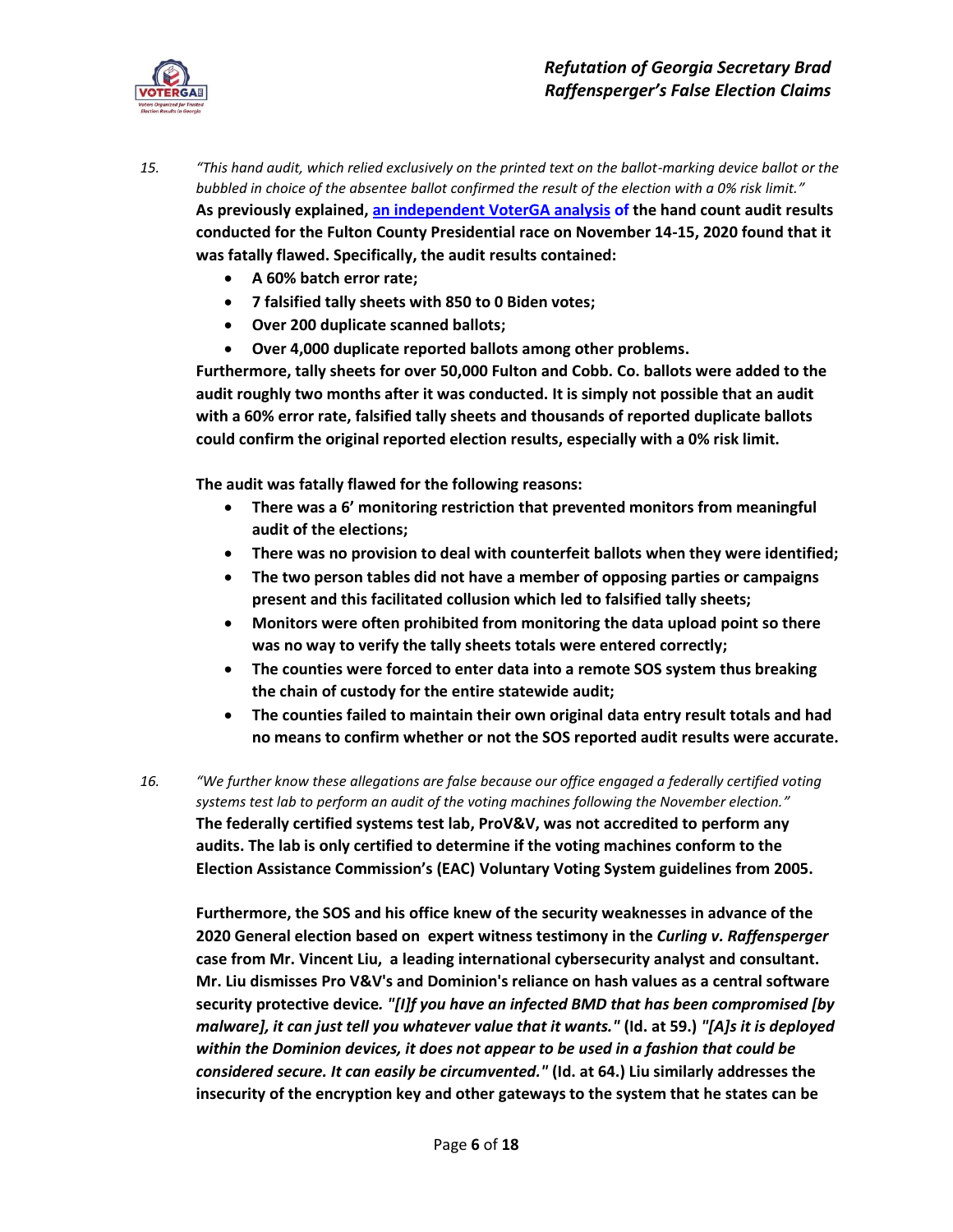

**bypassed by malware to allow access to QR codes (and faking of such). (Id. at 60-61, 63; Liu Decl., Doc. 855-2 at 5-8.)** 

*17. "Pro V&V conducted an audit of a random sample of Dominion Voting Systems voting machines throughout the state using forensic techniques, including equipment from Cobb, Douglas, Floyd, Morgan, Paulding, and Spalding Counties. ICP (precinct ballot scanners), ICX (ballot marking devices), and ICC (central absentee ballot scanners) components were all subject to the audit."* 

**It is disingenuous to claim that Pro V&V used forensic techniques. The activity they performed simply confirmed the software and firmware versions running on each device. The Summary Findings of their report clearly state:** *"During the Field Audit, a total of eighteen (18) components located among six (6) counties were evaluated to verify the version of software/firmware running on each device"*

**The EAC's best practices manual explains***: "Digital forensics require specialized skillsets, and the audit team should possess certifications or applicable work experience in this specialty. Industry standard certifications are offered by organizations such as the International Association of Computer Investigative Specialists (IACIS) or the Sans Institute."* [Pg 15]

**A U.S. District Court order found ProV&V's Jack Cobb, who approved the Field Audit Report, was not qualified to do so. The court found:** *"Mr. Cobb testified at the injunction hearing that he had fourteen years of experience in testing voting machines, but as became apparent in the course of these proceedings, he does not have any specialized expertise in cybersecurity testing or analysis or cybersecurity risk analysis."*[Pg 21]

**For these reasons, no legitimate "audit of the voting machines" has ever been conducted. In fact, Cobb and Paulding counties indicated that no such audit was ever done in their counties.**

*18. "Through each of these actions, I can definitively say that the results reported by the Dominion Voting System used in Georgia were accurate."*

**In addition to all the problems cited above that show Georgia's voting system cannot be proven to be accurate, the Coffee County voting syste[m failed to recount](https://voterga.org/wp-content/uploads/2020/12/press-release-georgia-county-refuses-to-certify-3-dominion-recounts.pdf) the Presidential race correctly. County election officials refused to certify the electronic recount results and provided extensive documentation to the SOS office and the General Assembly. Several Coffee County election officials testified about the problems in Georgia [House](https://livestream.com/accounts/25225474/events/9117221/videos/214677184) and [Senate](https://livestream.com/accounts/26021522/events/8730585/videos/215443723) [hearings](https://livestream.com/accounts/26021522/events/8730585/videos/214364915) held during December 2020. The Secretary of State withheld this critical information in his letter. Given all of these conditions stated, and the references included in this document, it is impossible to definitively say that the Dominion voting system results reported in Georgia are accurate.**

#### *C. ALLEGATIONS REGARDING ABSENTEE BALLOTS*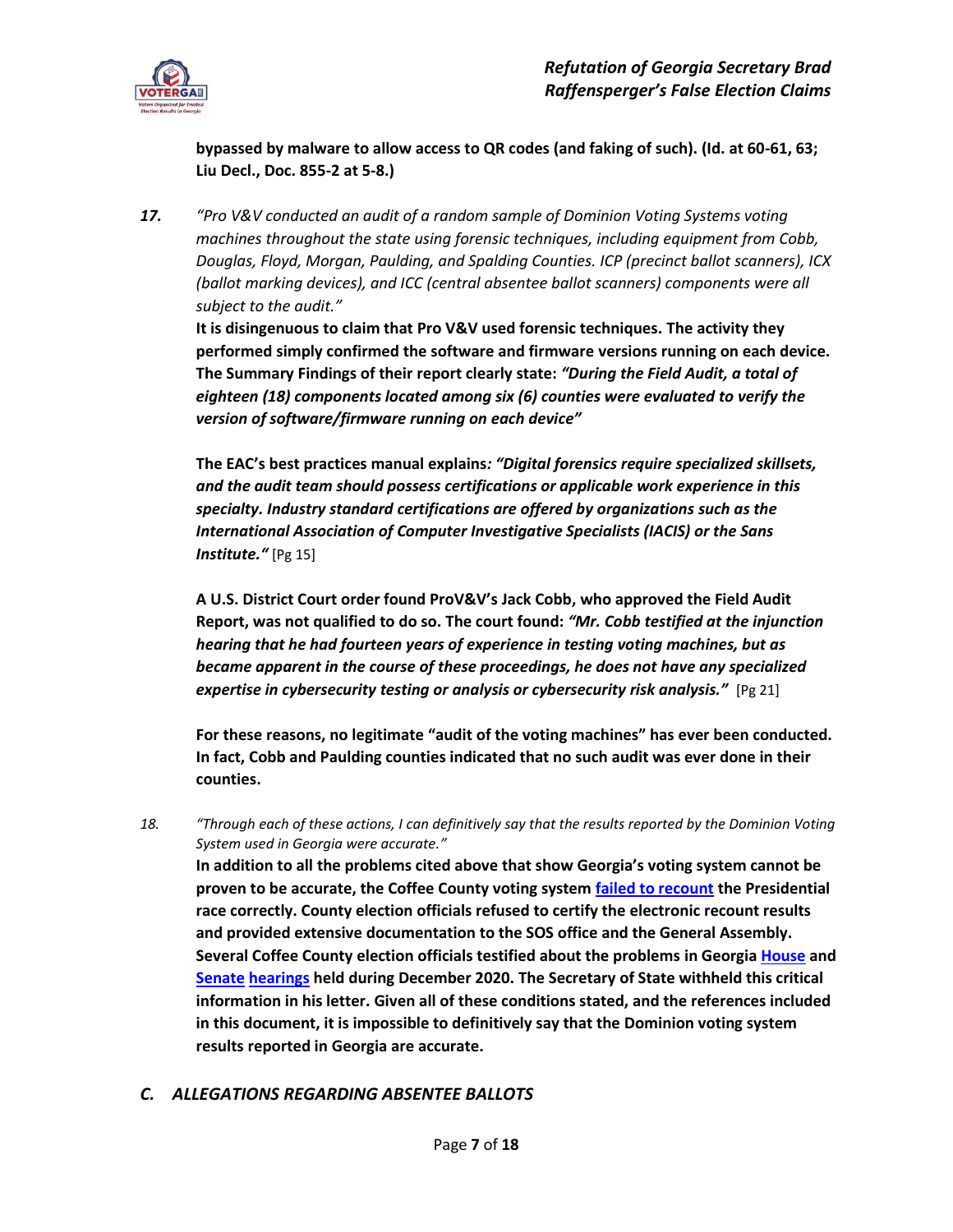

*19. "The truth is that my office protected and strengthened Georgia's signature verification system."* **The truth is that Secretary Raffensperger, with assistance from the office Attorney General Chris Carr, entered into a "settlement agreement" that allowed ballot signatures to be verified against the corresponding ballot application signature rather than the actual voter signature on file. Thi[s resulted](https://voterga.org/wp-content/uploads/2021/05/tppf-amicus-brief-unseal-paper-ballots-04.30.2021.pdf) in a statewide decrease in the signature rejection rate from 3.47% in 2018 to .34% in 2020. That reduction allowed roughly 45,000 questionable ballots to be accepted into the 2020 General Election results. The Secretary has attempted to block inspection of those ballots and envelopes in Fulton County.**

**In addition, it appears many of these questionable signatures were updated into the voter registration database replacing valid signatures on file. The legislature was so concerned about this vulnerability that they eliminated election signature matching altogether when passin[g SB202](https://www.legis.ga.gov/legislation/59827) in 2021. They chose to replace it with Driver's License and Alternate ID number matching instead. Thus, SOS Raffensperger's office actually weakened the signature verification process so much that it became untenable and had to be replaced.**

*20. "We chose to start with Cobb County because it was the only county where the President and his allies had submitted any credible evidence that the signature verification process was not properly done."*

**The dramatic statewide 90% reduction in signature rejection rates is credible evidence the signature verification process was not properly done in many counties, not just Cobb. The evidence justified signature audits on the envelopes in most, if not all, counties.**

**It is diversionary to perform a signature audit in Cobb County when the election issues continued in Fulton County as per Secretary Raffensperger's own [statement:](https://sos.ga.gov/index.php/elections/secretary_raffensperger_calls_on_department_of_justice_to_investigate_allegations_of_fulton_county_shredding_applications)** *"After 20 years of documented failure in Fulton County elections, Georgians are tired of waiting to see what the next embarrassing revelation will be."*

*21. "There have also been allegations of so-called "pristine ballots" in Fulton County. These are ballots that partisan poll watchers thought looked suspicious during the hand audit because they were not folded (as ballots that had been put in an envelope would be). First, there are numerous reasons why a hand-marked ballot may be not folded. Emergency ballots, which are ballots cast by eligible voters at polling places if there is an issue with a ballot marking device, are scanned straight into the scanner. Certain military/overseas ballots or ballots that are damaged and cannot be scanned are duplicated and would also not be folded prior to scanning. The unstated implication of this allegation is that county elections officials are creating fake or invalid ballots and running them through scanners. There is absolutely no evidence that this happened a single time in Georgia."* **[Six affidavits](https://voterga.org/wp-content/uploads/2020/12/notice-of-filing-exhibits.pdf) from four senior poll managers and two audit monitors provide prima facie, probable cause evidence of counterfeit ballots in the Fulton County 2020 General Election results. The monitors found "mail-in" ballots there were not creased from being mailed, not marked with a writing instrument, not on the correct paper stock and marked the same way in all down ballot races. At least one affidavit indicated that the number of counterfeit ballots could be as high as tens of thousands. These ballots were not from military/overseas batches and were not part of the 100 or so emergency ballots that were used in two precincts that had emergencies during the election.**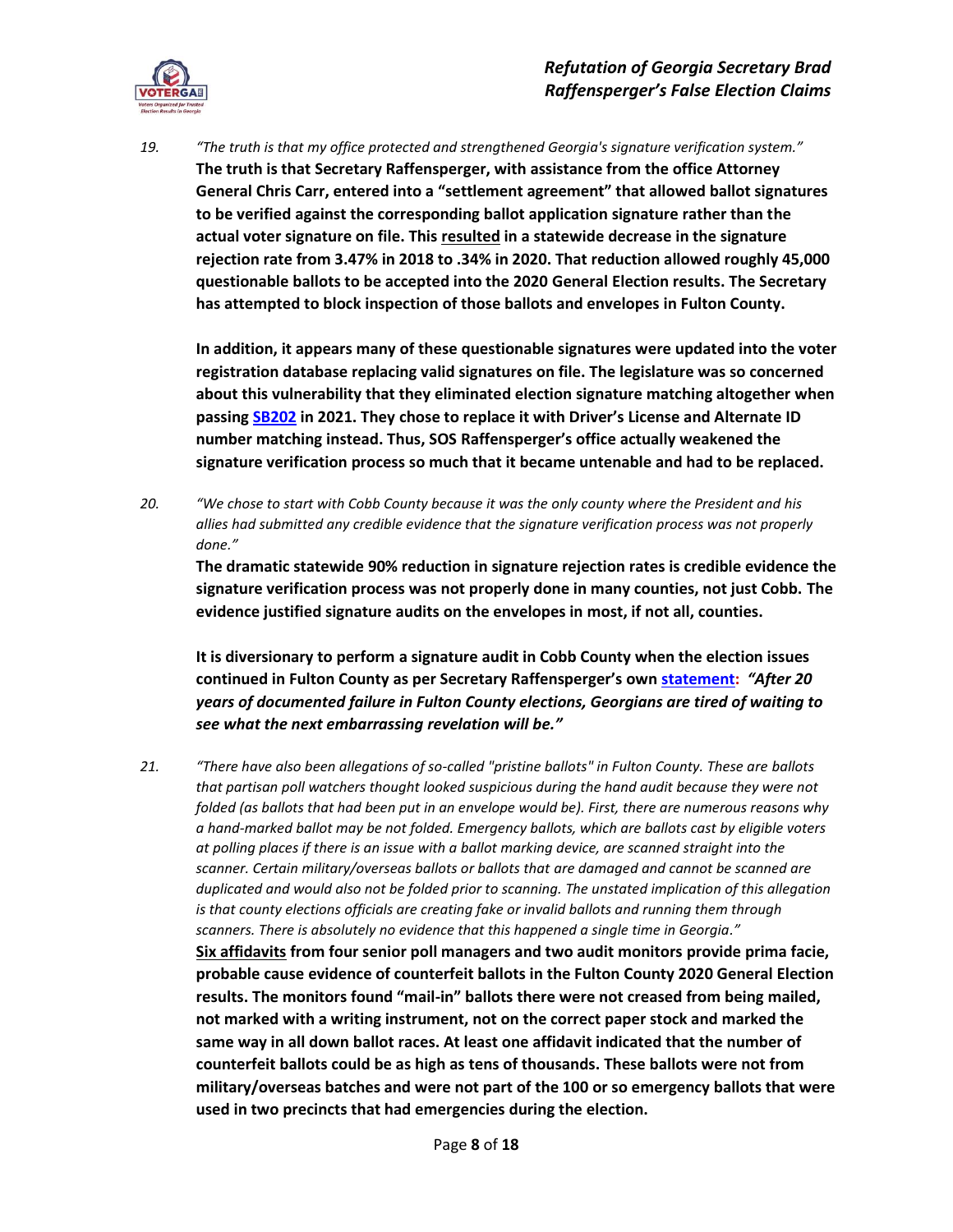

**There is no evidence as to how the counterfeit ballots got there because SOS Raffensperger opposed a public ballot inspection. SOS Raffensperger made no substantive attempt to determine who created and injected fake ballots into the system and even filed a[n amicus brief](https://voterga.org/wp-content/uploads/2021/04/sos-amicus-brief.pdf) against petitioners attempting to obtain a court order for a public inspection of the ballots. The petitioners' [reply brief](https://voterga.org/wp-content/uploads/2021/05/draime-response-to-amicus.pdf) identified substantial false claims in the content of the Raffensperger's amicus brief.**

*22. "One of the first things I did as Secretary of State was to ensure that ballot harvesting was illegal in Georgia."*

**In addition to the subversion of signature verification matching as previously cited, Secretary Raffensperger implemented outdoor drop boxes for the 2020 General Election, which facilitated ballot harvesting. Voters were previously required to either mail in their ballot or return it in person to their election's office. Outdoor drop boxes gave ballot harvesters the opportunity to drop any number of ballots into the election system in the wee hours of the morning for days on end during early voting.**

**SOS Raffensperger also failed to ensure that video surveillance was readily available to review prior to election certification. A VoterGA volunteer was told by one county that it would cost \$15,000 to get the videos. Other counties refused to provide any videos until months after the election was certified. Open Records Requests show that many counties destroyed their videos within weeks after the election despite federal and state retention laws requiring election records to be held for approximately two years.**

**Furthermore, SOS Raffensperger failed to ensure that all chain of custody forms were completed correctly for ballots picked up from drop boxes. Reports have shown that 43,000 ballots picked up in Dekalb County have improper chain of custody forms and forms for an estimated 355,000 ballots are missing. Another analysis found that forms representing over 100,000 ballots were improperly completed in violation of various State Election Board rules. There was no requirement for counties to record the number of ballots received from drop boxes.**

**The SOS office is now investigating True the Vote's [complaint](https://voterga.org/wp-content/uploads/2022/02/True-the-Vote-Drop-Box-Ballot-Harvesting-Complaint-120121-.pdf) of a massive ballot harvesting effort in the 2020 election. True the Vote provided the SOS office with Geo tracking data, surveillance video and allegations from a whistle blower indicating that 242 ballot harvesters stuffed thousands of ballots into drop boxes. They were allegedly paid \$10 per ballot in what is apparently a multi-million-dollar operation.**

**SOS Raffensperger did not ensure that ballot harvesting was illegal but instead implemented an environment that allowed ballot harvesting to flourish in a manner that devastated the legitimacy of the certified 2020 General Election results.**

*23. "No specific allegations of ballot harvesting have been brought forward."*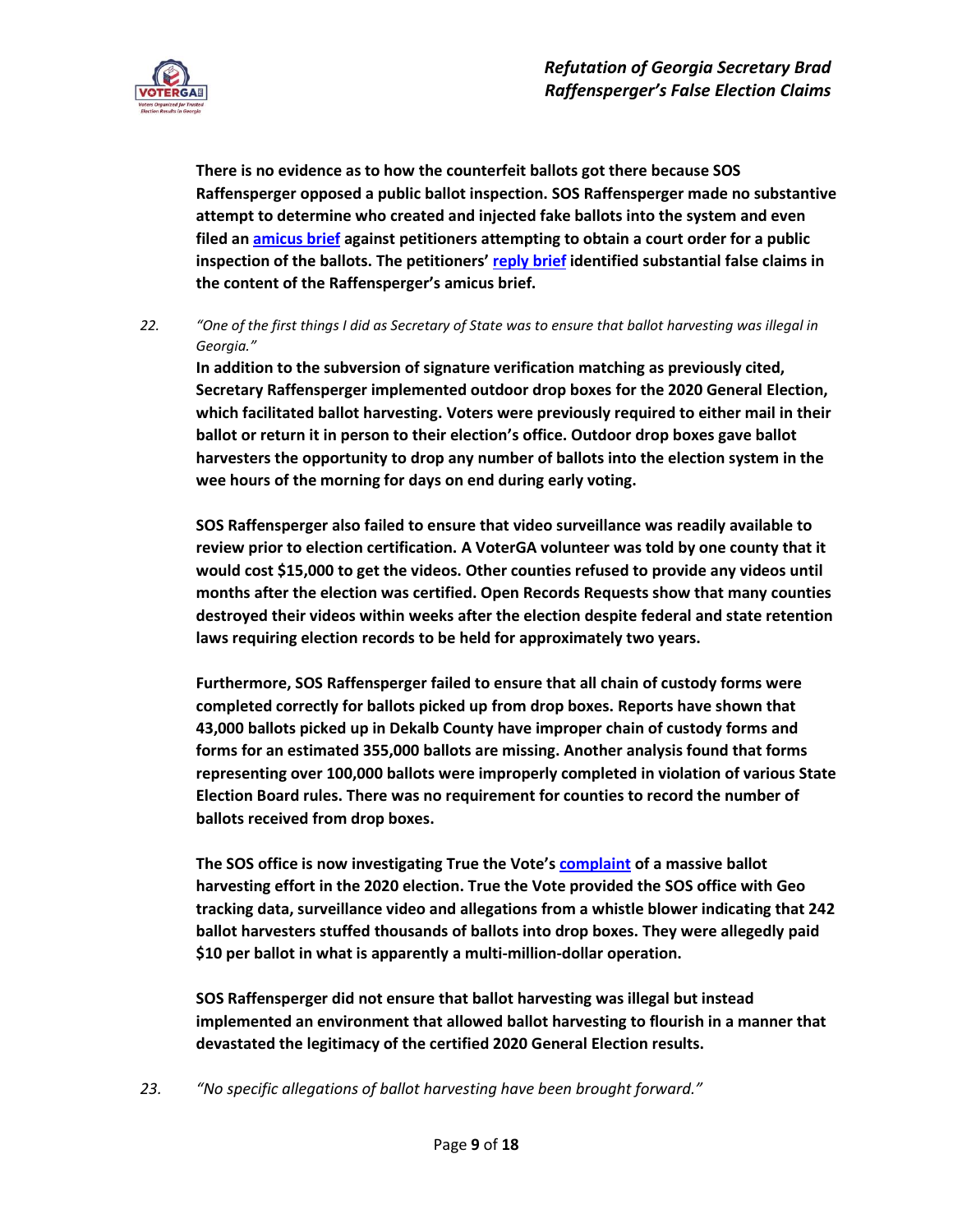

**True the Vote has filed a specifi[c complaint](https://voterga.org/wp-content/uploads/2022/02/True-the-Vote-Drop-Box-Ballot-Harvesting-Complaint-120121-.pdf) with the office of the Secretary of State including details of the ballot harvesting allegations cited above. They also filed two other complaints involving the destruction of video surveillance footage in violation of federal and state election retention laws that require two-year preservation.** 

**In addition, VoterGA released actua[l video footage](https://www.awesomescreenshot.com/video/7087426?key=4562641e13ad51122abeb1e8bd972740) of a ballot harvester fanning an array of ballots, taking a picture of them (for payment) and then stuffing them into a drop box in Gwinnett County. The Secretary of State's office had access to all of the described ballot harvesting videos since the election was conducted in November, 2020.**

*24. "Nevertheless, the MITRE Corporation's National Election Security Lab conducted a statewide Ballot Harvesting Analysis of the November elections across Georgia's 159 counties."*

**The MITR[E report](https://voterga.org/wp-content/uploads/2022/02/MITRE-data-analytics-to-enhance-election-transparency.pdf) entitled** *"Data Analytics to Enhance Election Transparency"* **could hardly be considered a** *"ballot harvesting analysis".* **Its contents are limited to statistical academic theory, not actual evidence. The report does not mention specific facts discovered about Georgia ballot harvesting operations that contradict its theories.** 

**The report compares the number of ballots requested to the number of ballots returned. This methodology fails to consider that harvesters may have made ballot requests that were approved. The report further compares the percentage of vote for the winner with the percentage of voter turnout. This methodology fails to consider that ballot harvesting would likely increase both percentages proportionally. Contrary to its title, the report does not enhance election transparency but attempts to substitute for the real election transparency need of making physical ballots public record.**

25. "*MITRE collected data on the absentee by mail ballots requested and returned to check for unusually high or unusually low return rates. According to the report, a statistical analysis of ballot return rates shows no anomalous points; no suspicious indicators of ballot harvesting"*

**A scientific [critique](https://voterga.org/wp-content/uploads/2022/02/MITRE-Critique-Bob-Coovert.pdf) published by a group of professionals led by John Droz pointed out that a more in-depth analysis of the data used by the Mitre report shows the report reached premature conclusions. The critique found:**

**"***Fulton County especially stands out as having a large discrepancy between requested and returned ballots when compared with other counties of similar size (note both axes are still on a log scale). Points are colored by the fraction of mail votes Biden won in the election. Contrary to the MITRE Report's quick conclusion, the same plot when viewed with increased resolution leaves open the clear possibility that harvesting did in fact occur — and with sufficient magnitude to change the Georgia 2020 Presidential election results.* 

*To summarize, the MITRE team concluded that since county mail-ballot data fall on or near the trend line based on simple visual inspection, the ballots were not mis-handled. A*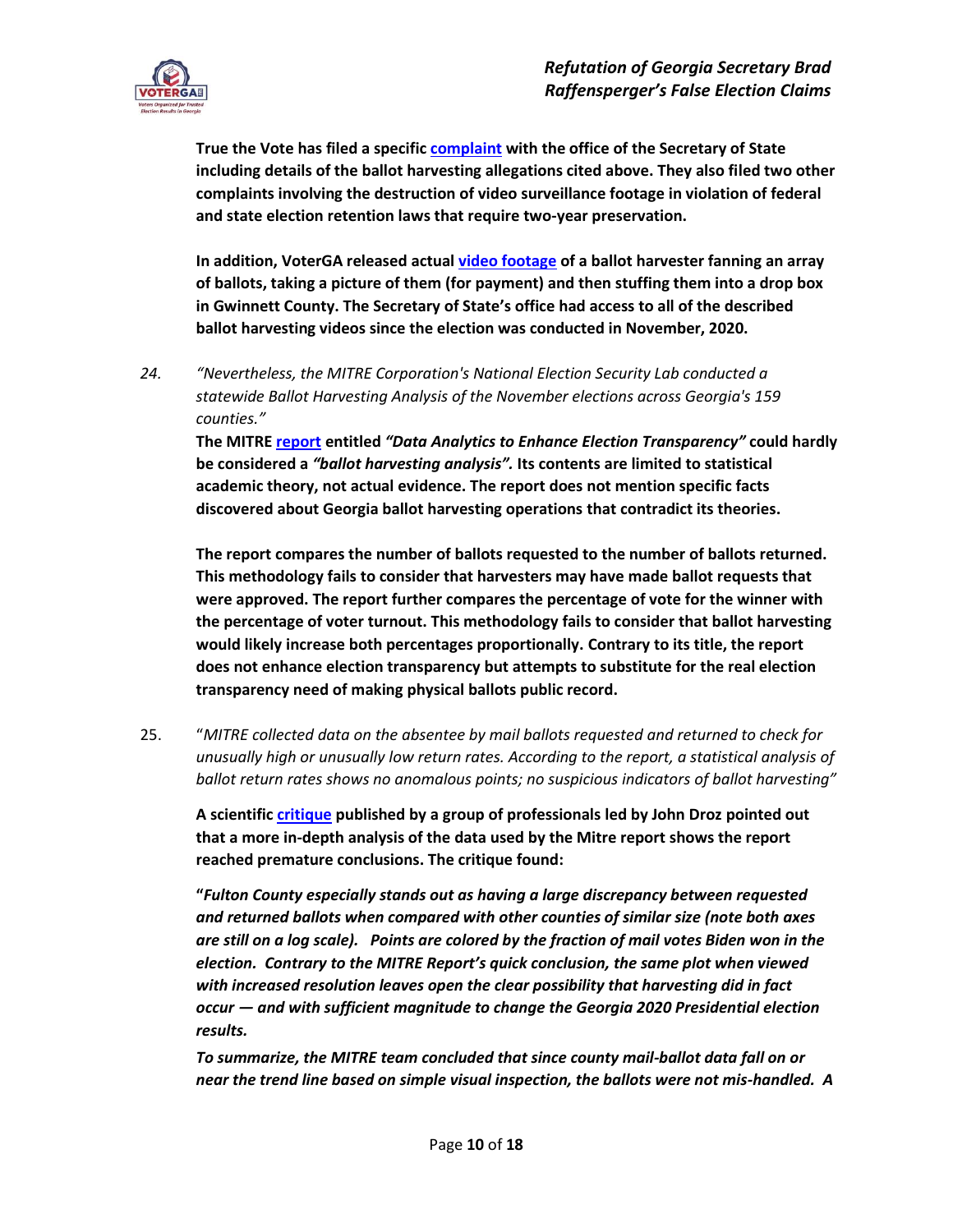

*more detailed analysis shows there are in fact outliers of sufficient magnitude to influence the election outcome. How those occurred justifies further investigation.* 

*Georgia voter data posted on various sites for the four most populous counties shows 1,654,500± absentee ballots were mailed to voters in those four counties. Of those receiving a mail-in-ballot, 922,000± voters chose to vote in person. There is no mention of how those 732,000± purportedly unused mailed-out ballots were handled."*

#### *D. ALLEGATIONS REGARDING POLL WATCHERS*

- *26. "There have been numerous reports of insufficient access for poll watchers or public monitors. Ironically, those reports are all made by poll watchers or other public monitors, showing that they were in fact highly involved in the process and monitoring each step of the way."* **Poll watchers and audit monitors for the November 2020 and January 2021 runoff election constantly complained that they were prohibited from becoming meaningfully involved in the monitoring process. For example, they wrote affidavits or complained in writing to poll watcher coordinators such as the co-author of this document that:**
	- **They were not allowed to get within 6' of any election activities;**
	- **They were not allowed to monitor the hand count audit data upload point;**
	- **They were placed in a corner where they could not visually see many activities;**
	- **They were refused access altogether at the polling location;**
	- **They were improperly denied credentials altogether.**

**Many of these complaints define inappropriate restrictions placed upon poll watchers or audit monitors in conflict with Georgia election transparency laws. They show repeatedly that poll watchers and audit monitors were not involved in process and monitoring as they should have been.**

**These complaints have been further confirmed by one or more [lawsuits](https://voterga.org/wp-content/uploads/2022/02/GOP-suit-poll-watcher-access-in-Cobb-County.pdf) that have been filed on behalf of Election Day poll watchers associated with Fulton and Cobb County putting physical barriers preventing poll watchers in fulfilling their legal responsibility.**

*27. "Throughout this election cycle, my office has told Georgia counties to ensure transparency and openness and, when any questions arise, to err on the side of transparency. "* **On the contrary, the SOS's former Election Director, Chris Harvey specifically erred AGAINST transparency with the concurrence of SOS's Legal Counsel Ryan Germany. He [refused](https://voterga.org/wp-content/uploads/2022/01/CPGA-Cobb-Monitor-Denial-Chris-Harvey-Ryan-Germany.pdf) to tell Cobb and Fulton counties to allow Constitution Party of Georgia (CPGA) monitors during the November 2020 audits even though the CPGA had a qualified write-in candidate on the ballot. Harvey sent counties a bulletin containing instructions that directly conflicted with O.C.G.A. 21-2-495. When confronted with the law in an Email from CPGA Chairman Ricardo Davis, he erred AGAINST transparency, not for it, by refusing to correct his bulletin. Both Fulton and Cobb County election procedures and results are still being called into question today.**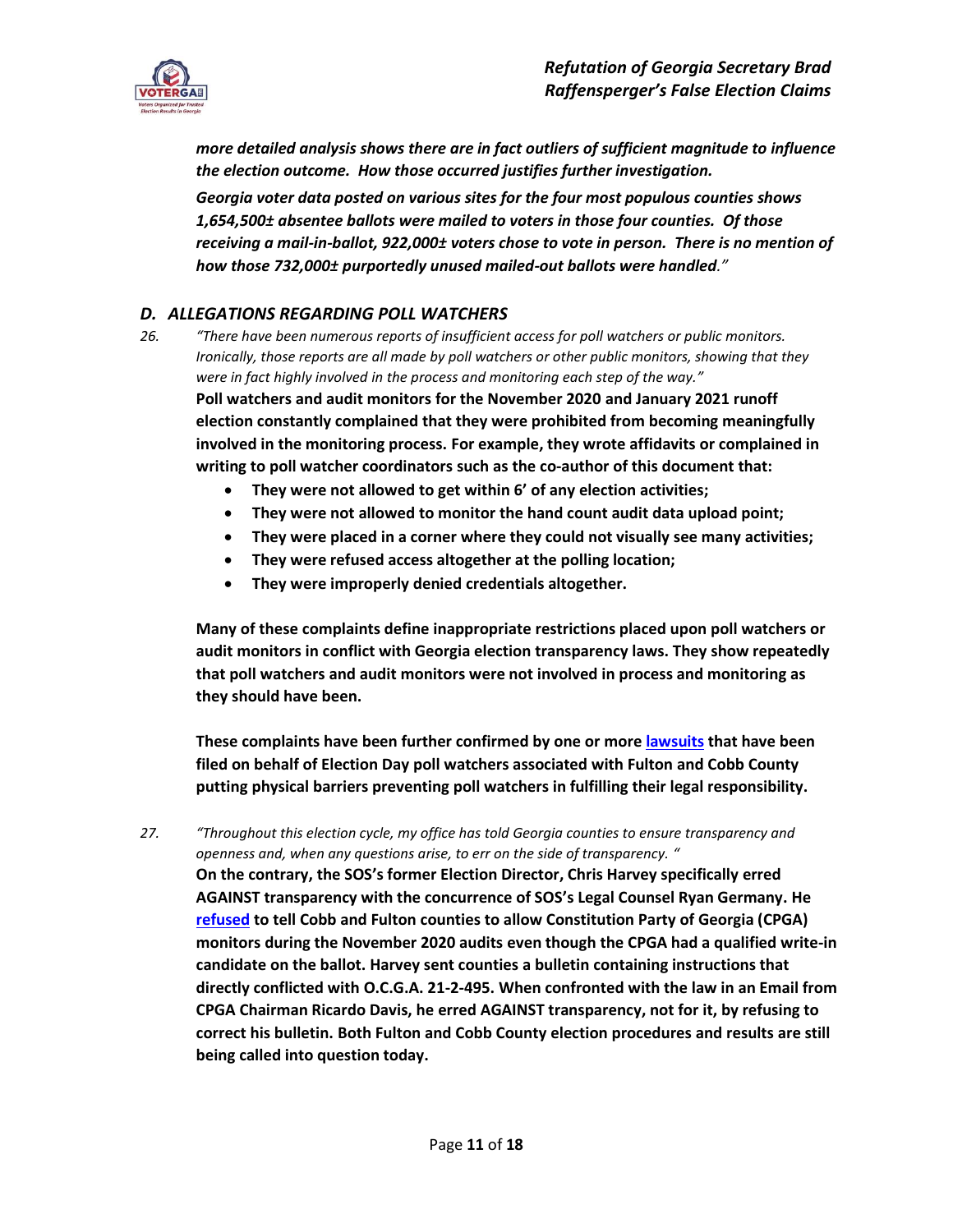

- *28. "We ensured monitors had access and that the public could observe the hand audit and recount, in addition to the regular laws that govern partisan poll watchers on Election Day and early voting."* **The actual conditions explained in the previous two points show that monitors did not have acceptable access and the public could not meaningfully observe. In addition, the attempt to block the CPGA from monitoring the elections process for their candidate conflicts with Georgia election transparency law.**
- *29. "The most prominent allegation of issues with monitors took place in State Farm Arena, where Fulton County conducted its absentee ballot processing. Unfortunately, due to what appears to be a miscommunication between county staff and poll watchers, the poll watchers left at 10:30 p.m. on election night when they thought Fulton was done scanning for the night. Fulton denies ever telling monitors that they had to leave."*

**There was no miscommunication. Sworn affidavits from monitor[s Michelle Branton](https://voterga.org/wp-content/uploads/2022/01/Michelle-Branton-Affidavit_Redacted.pdf) and [Mitchell Harrison](https://voterga.org/wp-content/uploads/2022/01/Mitchell-Harrison-Affidavit_Redacted.pdf) explain how a Fulton elections supervisor announced that all workers should stop and come back in the morning (not that the monitors had to leave). The State Farm Arena video clearly shows the supervisor making the announcement and thus it corroborates both affidavits. The video further shows the monitors stayed for approximately another half hour while Fulton employees closed down the operation. The monitors left once they became wrongly convinced that scanning would actually stop.**

*30. "Fortunately, a monitor designated by the State Election Board arrived shortly after the other poll watchers left."*

**The State Election Board monitor arrived AFTER all scanning was complete for the evening and the employees had left. The State Farm Arena video shows that the monitor did not arrive until about 1:40am, 45 minutes after scanning had stopped for the night and Fulton County employees had left the premises around 12:55am**.

*31. "Partisan poll watchers and other monitors remained at Fulton County's election warehouse where results were being tabulated the entire time and were aware that absentee ballot scanning was continuing at State Farm Arena. "*

**Results were not tabulated continuously for the entire time of the election. Poll watchers and audit monitors at Fulton County's election warehouse, including the co-author of this report, were not aware as to whether or not ballot scanning was continuing at the State Farm Arena on election night.**

*32. "…review of the entire surveillance tape by both law enforcement officers with my office and fact checkers has shown that no untoward activity took place."*

**On the contrary, the State Farm Arena video shows multiple likely violations of Georgia election transparency laws and other Georgia election laws:**

- **The use of a curved room with inadequate visibility for on-site observers such as the author of this report is a potential violation O.C.G.A. 21-2-406;**
- **The use of skirted tables is also a potential violation of O.C.G.A. 21-2-406;**
- **Hiding ballots underneath the skirted tables is a further potential violation of O.C.G.A. 21-2-406;**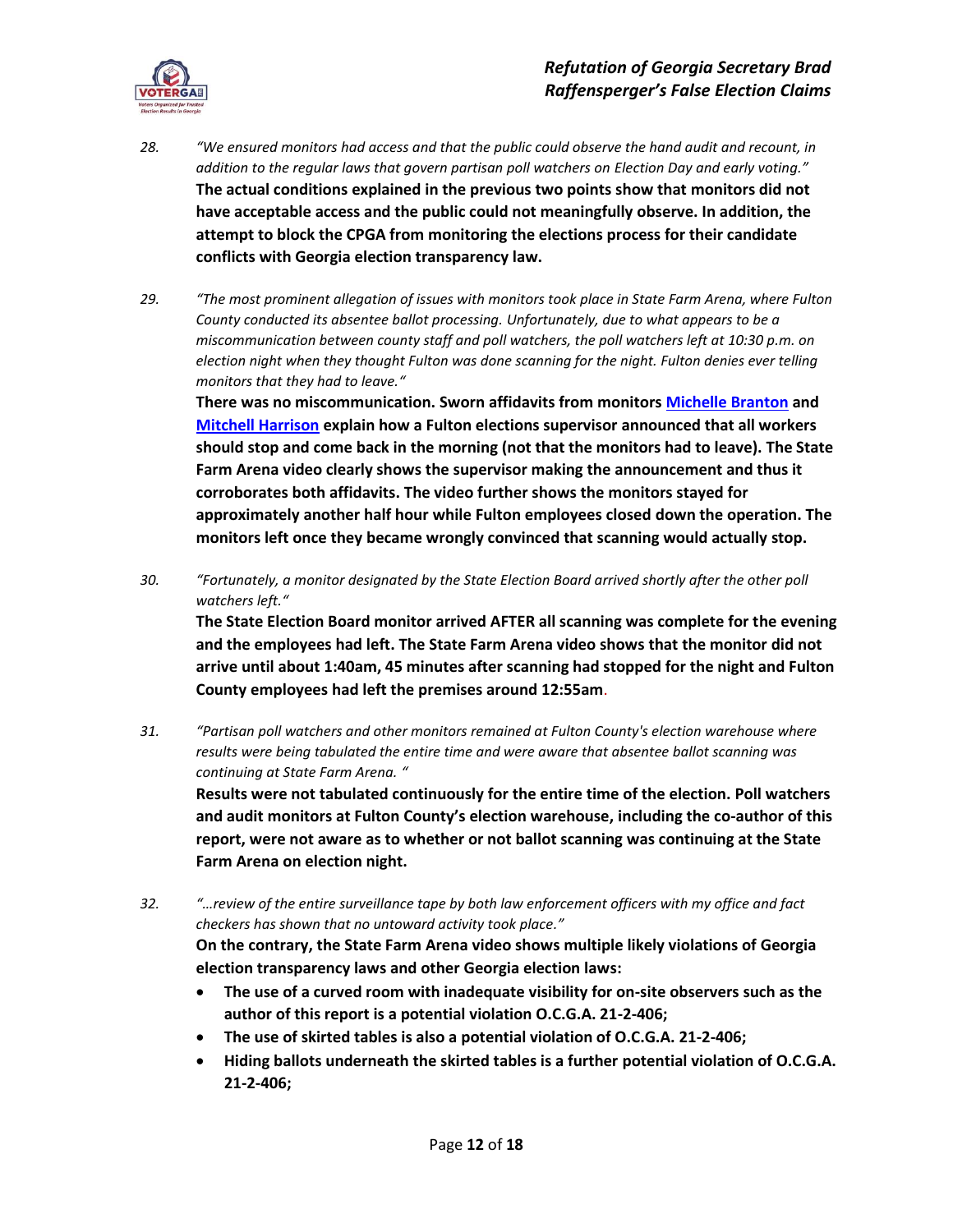

- **Continuing to scan ballots without observation after announcing that scanning will stop is a potential violation of O.C.G.A. 21-2-483(b);**
- **Duplicate scanning of ballots that clearly did not experience paper jams requiring a rescan is a potential violation of Constitutional protections and legal provisions of conducting elections including O.C.G.A. 21-2-374, 21-2-419(c) and other statutes. Over 200 duplicate scanned ballots were found in ballot image reviews of the Fulton County results.**

#### *E. ALLEGATIONS REGARDING INELEGIBLE VOTERS VOTING*

*33. "The President's allies have alleged that 66,241 underage teenagers voted in Georgia in November. The actual number is 0. Our office compared the list of people who voted in Georgia to their full birthdays to determine this. 4 voters requested a ballot prior to turning 18, and all 4 turned 18 prior to the November 3 election."* **The actual number is not 0. In reality, 2,047 individuals who cast a vote in the November 2020 General Election were under the legal age of 17 when they registered to** 

**vote, according to the data published by the secretary of state. These facts were [derived](https://voterga.org/wp-content/uploads/2022/01/Bryan-Geels-Expert-Report-Trump-v.-Raffensperger.pdf) directly from the SOS's voter registration database from October 27, 2020.**

- *34. "The President's allies allege that 2,423 people voted who were not registered to vote. The actual number is 0. Voters cannot be given credit for voting in Georgia unless they are registered to vote."* **The actual number is not 0. There are 4,502 registration numbers in the voter history file, which lists voters who were credited with voting in the November 2020 election, who did not appear in the voter registration file, which lists voters who are eligible to vote in the election. These facts are [based on](https://voterga.org/wp-content/uploads/2022/01/Bryan-Geels-Expert-Report-Trump-v.-Raffensperger.pdf) the Voter History File from November 28, 2020 and the Voter Registration file from October 27, 2020.**
- *35. "The President's allies allege that 10,315 dead people voted. Our office has discovered 2 potential dead voters and both instances are under investigation. We will fully investigate all credible allegations of potential dead voters, but the allegation that a large number of dead people voted in Georgia is not supported by any evidence."* **The actual evidence shows that at least 873 people received credit for voting in the November 2020 election although they had died in 2020 prior to Election Day. This is [based on](https://voterga.org/wp-content/uploads/2022/01/Bryan-Geels-Expert-Report-Trump-v.-Raffensperger.pdf) the voter history file from November 28, 2020 and a deceased individuals file from the State of Georgia's Public Health Department. These files were matched on First Name, Last Name, Date of Birth and Address. The number is likely to be higher once matching for years prior to 2020 is taken under consideration or if a more complex matching technique is used.**
- *36. "The President's allies allege that 1,043 people voted who were registered at addresses that are actually Post-Office boxes. A simple google search of this list revealed that many of the addresses that are alleged to be post office boxes are actually apartments."* **If the SOS did a simple search he would have [determined](https://voterga.org/wp-content/uploads/2022/01/Bryan-Geels-Expert-Report-Trump-v.-Raffensperger.pdf) that there are at least 907 voters who are registered to vote at Post Office Boxes in locations that are clearly not apartments. These Post Office Boxes are in U.S. Postal Service locations, UPS stores, Fed**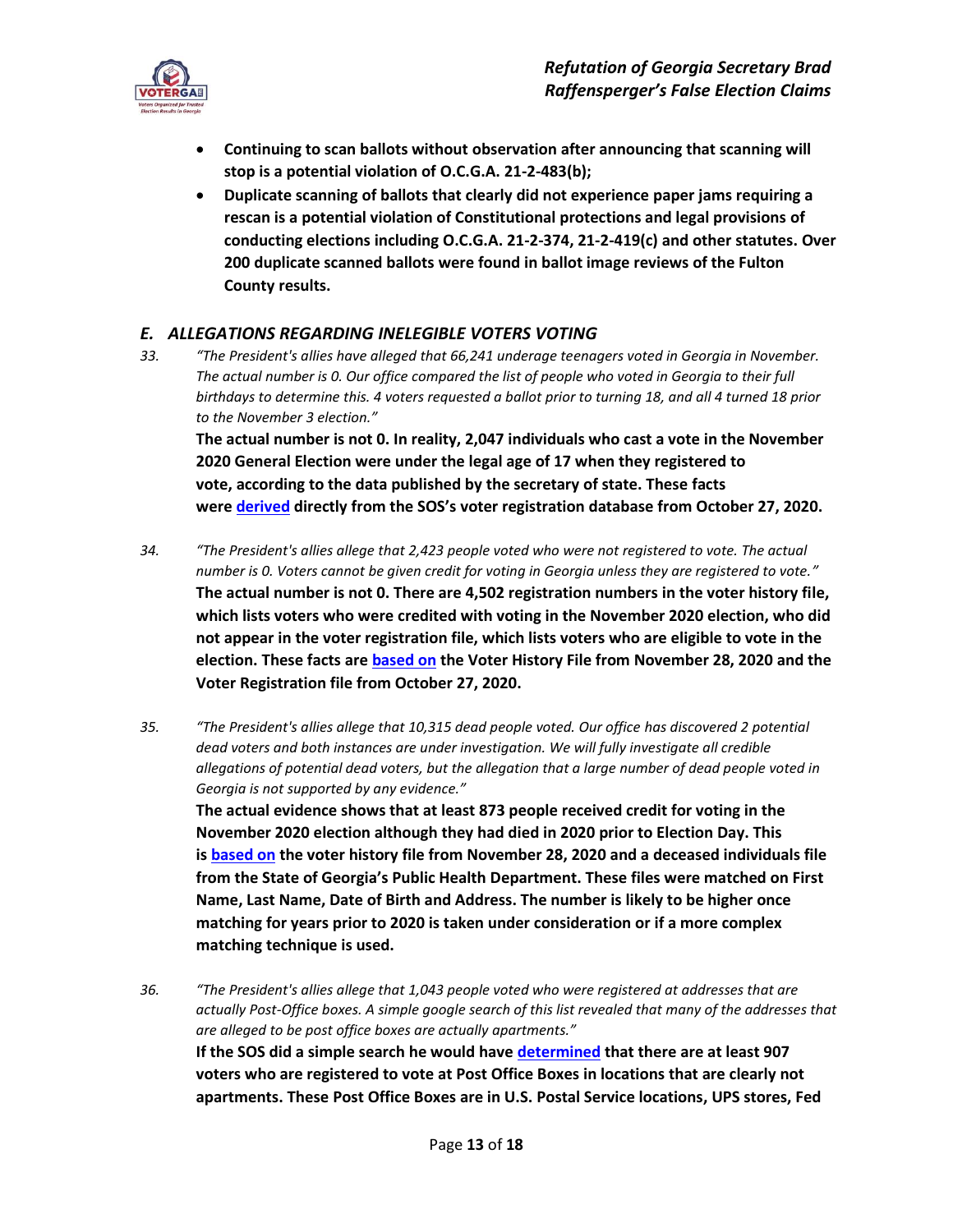

**Ex locations, and other stores such as PAK mail, Anytime Mail and Postnet. These illegal voters are shown in the Absentee Early Voting file from November 16, 2020. Secretary Raffensperger has offered no explanation for these illegal Post Office Box registrations.**

*37. "The President's allies allege that approximately 4000 people voted in Georgia who had subsequent voter registrations in other states. Our research into these people shows that these allegations rely on inaccurate and incomplete data. The detailed voter registration records on those voters reviewed so far show that they are legitimate Georgia voters.*  **The allegations are based on the SOS's Statewide Voter Database obtained in early** 

**November of 2020, the SOS's 2020 Voter History file, and U.S. Postal Service national change of address processing. If Secretary Raffensperger meant to admit that his department's data is inaccurate and incomplete then he should certainly take the initiative to correct it.** 

*38. The President's allies also allege that there are approximately 15,000 people who voted in Georgia after having filed a National Change of Address with the U.S. Post Office indicating they had a new out of state address …. But our initial investigation indicates that the total number of illegal voters for any reason (no longer a Georgia resident, felon, double voter, etc.) will not be close to sufficient to place the result of the presidential election in Georgia in question."*

**Nearly 35,000 people who voted in the November 2020 election based on the 2020 Voter History file had submitted a change of address to the U.S. Postal Service (USPS) showing they moved to another county and gave the USPS a "Move Effective Date" more than 30 days prior to the election. This is based on the Statewide Voter Database obtained in early November of 2020, the 2020 Voter History file, and U.S. Postal Service national change of address processing.**

**The vast majority of these could not have cast a legal ballot under those circumstances because they no longer lived in the county where they voted. The number of this type of illegal voter alone greatly exceeds the 11,779-vote victory margin and is thus sufficient to place the results of the presidential election in Georgia in question.**

#### *F. CONCLUSION CLAIMS*

*39. The facts show that the claims asserted by the President and his allies about the voting machines used in Georgia are false.* 

**The facts show that the claims asserted by Georgia Secretary of State Raffensperger about the voting machines used in Georgia are false or misleading and that the related claims asserted by the President and his allies are supported by evidence that SOS Raffensperger withheld in his letter.**

*40. The facts show that the claims that the 2020 election did not follow Georgia law on absentee ballots are false.* 

**The facts show that the claims asserted by Georgia Secretary of State Raffensperger about absentee ballots and Georgia law are false or misleading and that the related claims**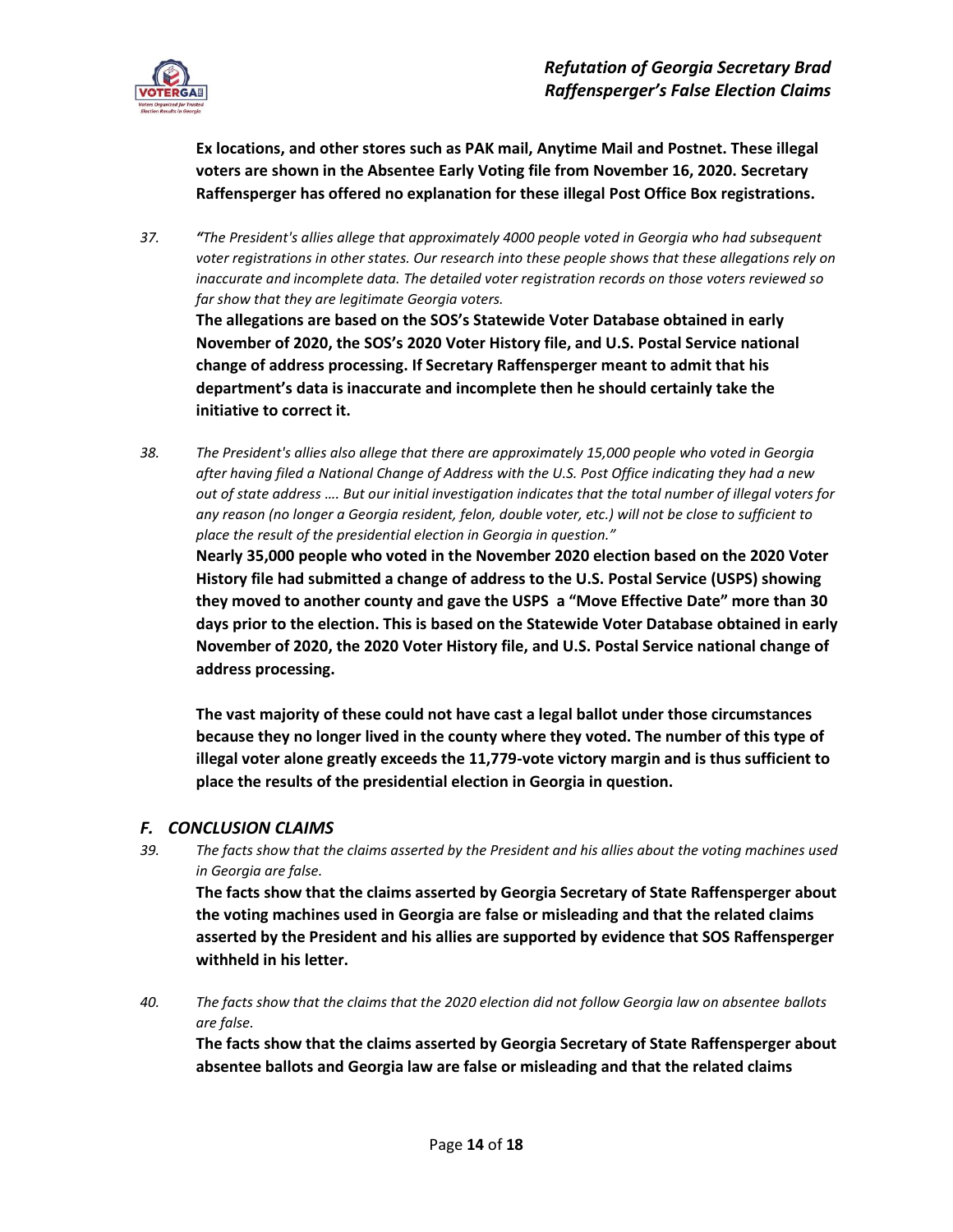

**asserted by the President and his allies are supported by evidence that SOS Raffensperger withheld in his letter.**

*41. The claims that the election was not transparent or that monitors did not have the access to which they were entitled are false.* 

**The facts show that the claims asserted by Georgia Secretary of State Raffensperger about the election being transparent and the access given to monitors are false or misleading and that the related claims asserted by the President and his allies are supported by evidence that SOS Raffensperger withheld in his letter.**

*42. The claims that there are a sufficient number of illegal voters to put the result of the Presidential contest in question are false.*

**The facts show that the claims asserted by Georgia Secretary of State Raffensperger about an insufficient number of illegal voters to put the result of the Presidential contest in question are false or misleading and that the related claims asserted by the President and his allies are supported by evidence that SOS Raffensperger withheld in his letter.**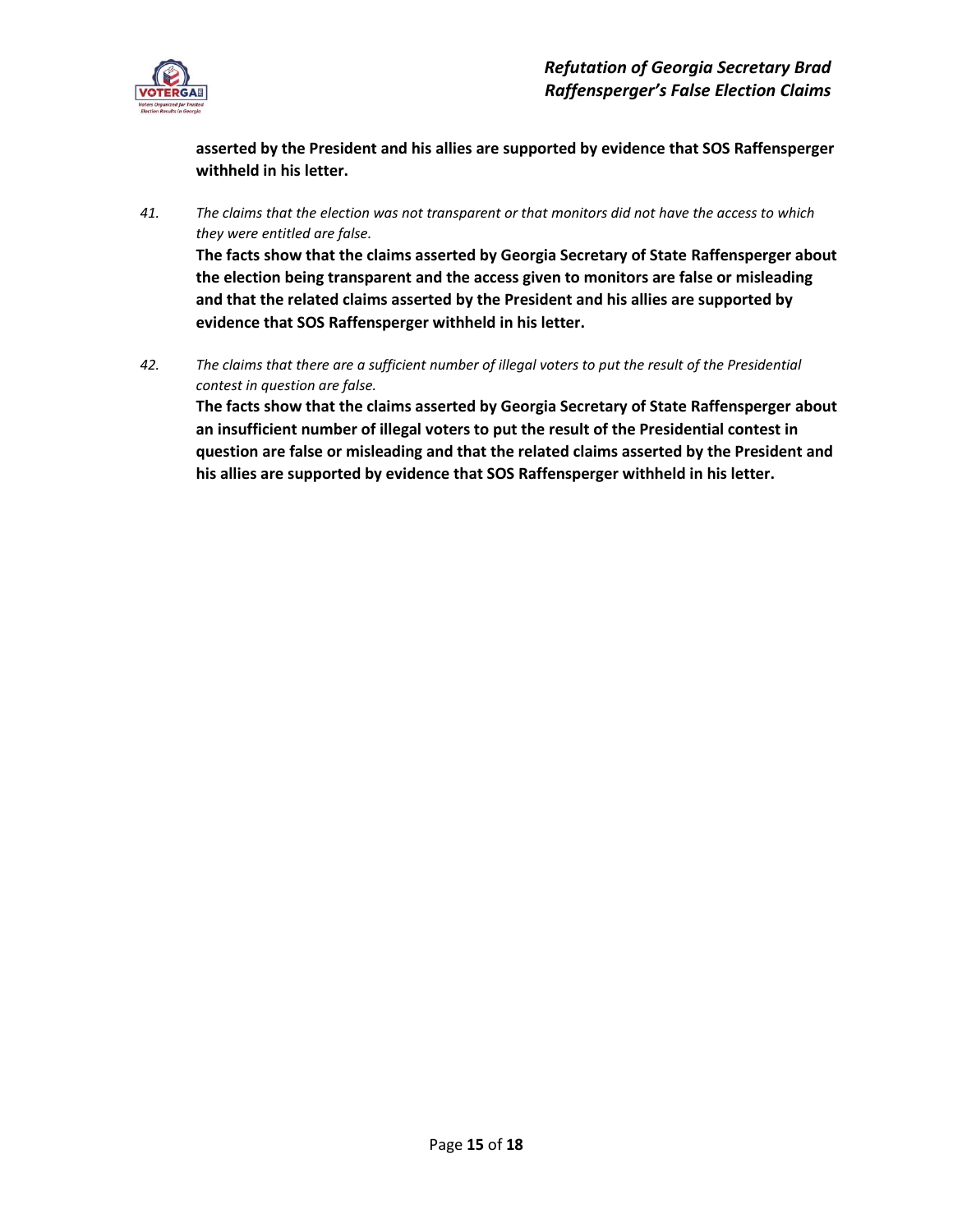

## *III. SUMMARY*

In summary, this document provides 42 counterpoints with about 44 instances of references refuting 42 of Georgia Secretary of State Brad Raffensperger's statements in his 10-page January 6<sup>th</sup> letter to Congress. The counterpoints include electronically linked references to help the reader determine the actual truth about the November 2020 Georgia General election.

It is important to understand that the VoterGA has a **15-year track record as a non-partisan organization** advocating for election integrity and fair ballot access in Georgia. The co-founders have a combined 70 years of Information Technology experience and the co-author of this report has 20 years of part-time experience in voting system research and reporting. The co-founders are not associated with either of the two major political parties and it is a matter of court record that the co-author of this report did not vote for either of the two major presidential candidates. Thus, there is no more qualified of an organization in the state that could have produced this report.

As explained in the opening, the arguments contained in this report should come as no surprise considering an August, 2019 [U.S. District Court order](https://voterga.org/wp-content/uploads/2021/06/curling-v-raffensperger-rulling-101120.pdf) in the *Curling v. Raffensperger* case found the SOS office as *"not credible".* The office repeatedly misled and deceived the court as clearly and meticulously explained in two scathing orders totaling 300 pages from Judge Amy Totenberg. Judge Totenberg reviewed what is arguably the most comprehensive set of evidence ever presented in a Georgia election case and concluded: *"The Defendants have previously minimized, erased, or dodged the issues underlying this case. Thus, the Court has made sure that the past is recounted frankly in this Order, to ensure transparency for the future.***"**

Also, **Secretary Raffensperger also completely ignored all evidence collected by the Georgia General Assembly in writing his January 6 letter.** This includes comprehensive testimonies and evidence presented in the three separate December 2020 hearings previously mentioned. The Senate Judiciary Election Law Sub-Committee Report summarized the findings for just one of those hearings:

*"The oral testimonies of witnesses on December 3, 2020, and subsequently, the written testimonies submitted by many others, provide ample evidence that the 2020 Georgia General Election was so compromised by systemic irregularities and voter fraud that it should not be certified***".** 

The overwhelming evidence now collected and presented in this report confirms the Judiciary subcommittee was correct in stating Georgia's 2020 Presidential election should not have been certified. There is a distinct possibility that Secretary Raffensperger certified the incorrect winner in Georgia's Presidential contest and possibly even one of the U.S. Senate races in the January, 2021 runoff. Yet even more evidence of this continues to surface on a weekly basis and the voters have not been adequately protected from the fraud, errors and irregularities for the upcoming 2022 primaries.

Bob Coovert (Mountain Patriots) Garland Favorito Co-founder

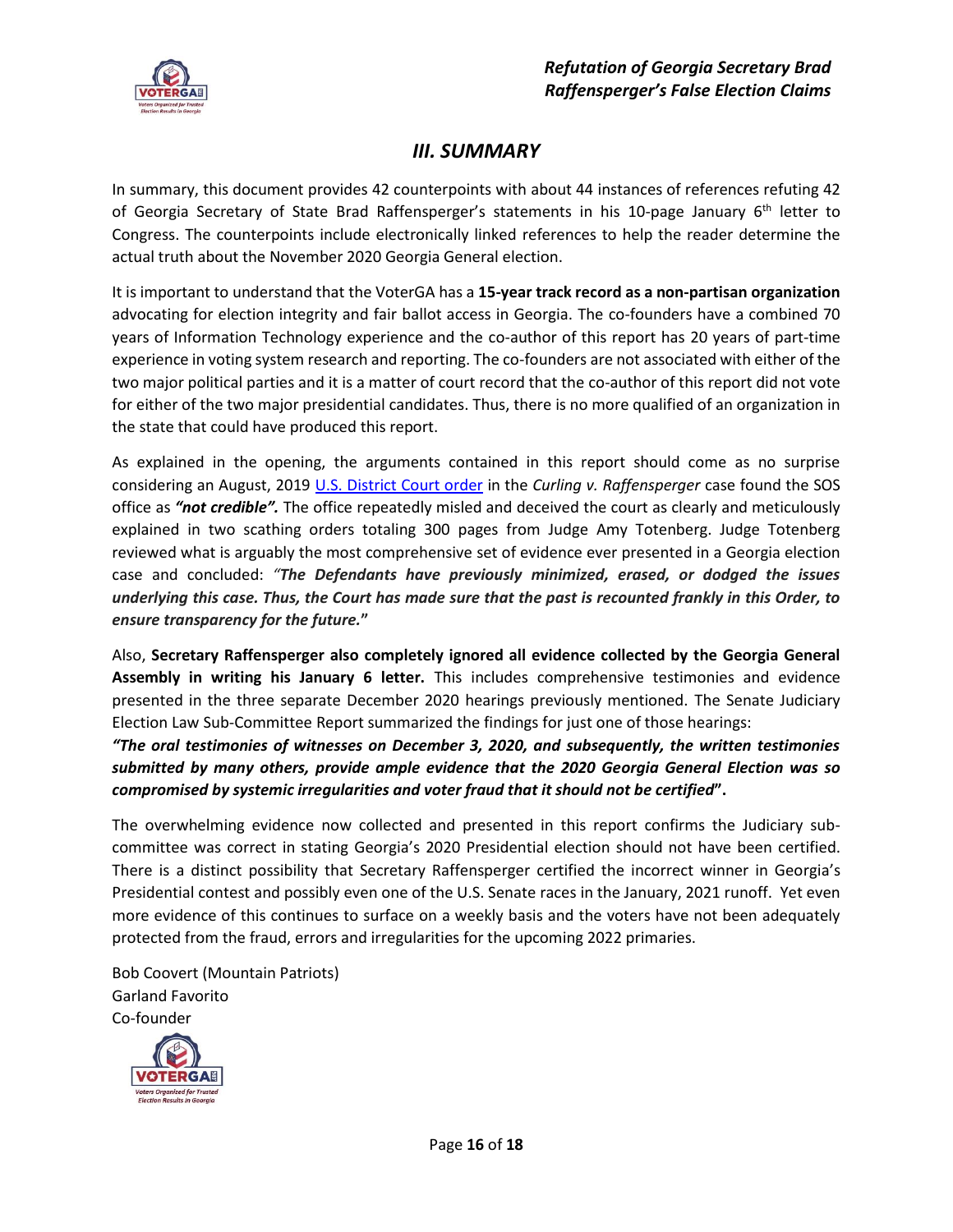

## *IV. ADDENDUM*

When comparing the Georgia Pro V&V audit report to the Maricopa County Arizona Pro V&V Field Audit Report several important distinctions become evident. The Georgia report does not mention where the audits were performed, it simply state's 6 counties. This is not verifiable and contrary to why an audit is conducted.

The Georgia audit report does not list the audited machines serial numbers or seal numbers which is imperative in order to ensure the machines were not tampered with and allows the machines to be traceable. The Georgia audit report does not list the software verification serial and seal numbers to ensure proper software and no tampering. These tables are examples from the actual Pro V&V report for Maricopa County, Arizona clearly identifying the actual machines, software, and seals.

| <b>ICP2 Serial Number</b> | <b>Seal Number</b> |             |
|---------------------------|--------------------|-------------|
|                           | <b>Front</b>       | <b>Back</b> |
| FAL19460086               | IS143365           | 1004649     |
| FAL19460030               | IS437104           | 1004719     |
| FAL19330163               | IS439376           | 1004217     |

#### **Table 3-1 ICP2 Software Verification Serial and Seal Numbers**

#### **Table 3-2 ICP2 Hardaware Verification Serial and Seal Numbers**

| <b>ICP2 Serial Number</b> | <b>Seal Number</b> |
|---------------------------|--------------------|
| FAL19380033               | 1004580            |
| FAL19450257               | ***                |
| FAL19320179               | 1004481            |
| FAL19320062               | 1004029            |
| FAL19450040               | 1004708            |

The Georgia audit report does not mention if actions were taken to identify the presence of malware, network analysis or meeting voting system guidelines. These methods were identified in the Maricopa audit report. The Georgia Audit Scope and the Maricopa Audit scope are listed below.

#### **Georgia Audit Scope**

1.5 Scope

Pro V&V randomly selected components of the D-Suite system (an ICP, an ICX, and an ICC) from the system in each county that had been utilized in the November 2020 General Election. It was at the discretion of the Pro V&V on-site team which units were subject to verification. The SOS office contacted the selected counties and arranged for the Pro V&V team to be granted access to the systems. The selected counties were given less than six hours' notice before the Pro V&V team arrived.